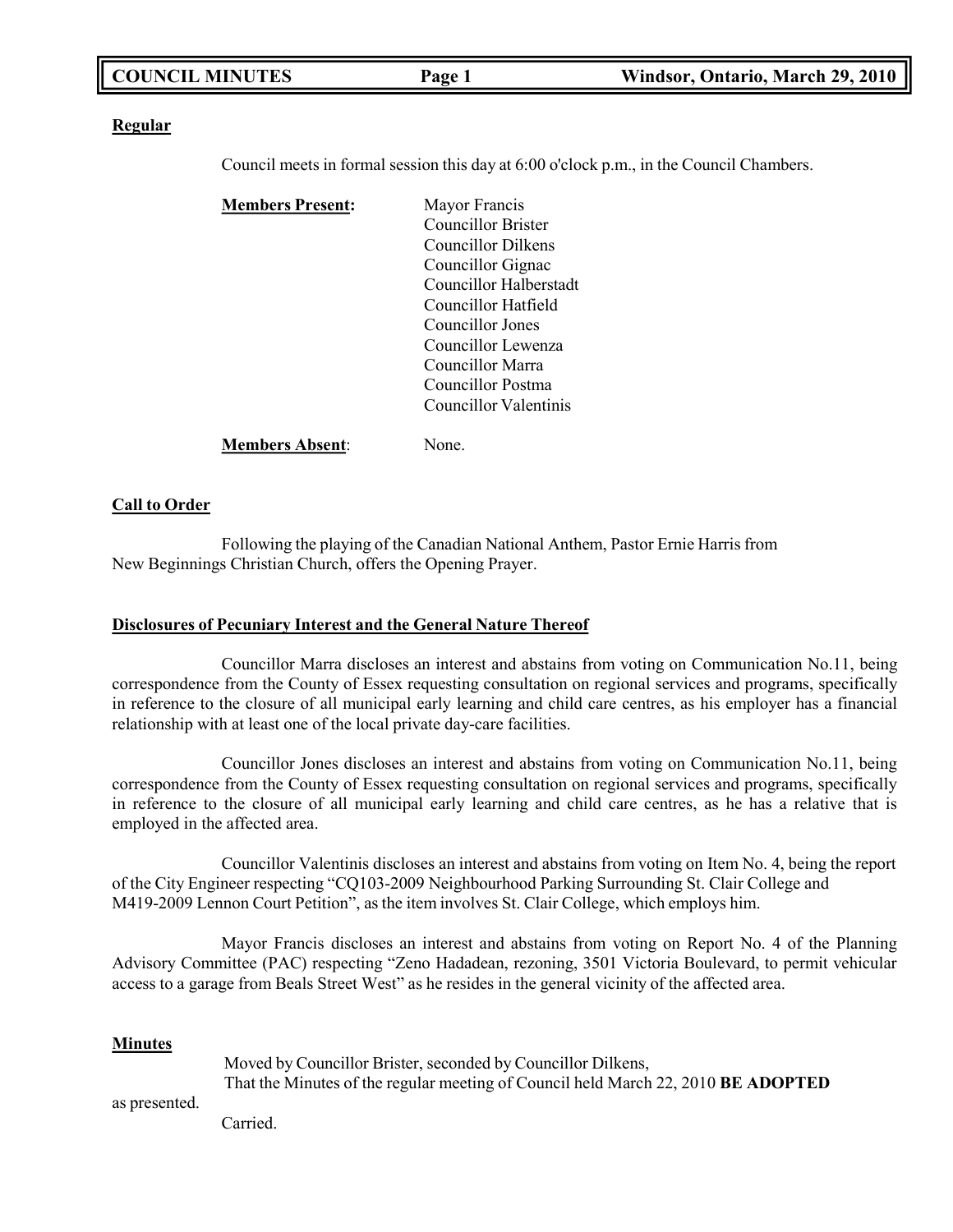## **COUNCIL MINUTES Page 2 March 29, 2010**

#### **Notice of Proclamations**

Hôtel-Dieu Grace Hospital Physician Appreciation Day – March 30, 2010 April *Fools for Health* Day – April 1, 2010 Holocaust Remembrance Day – April 11, 2010

### **Committee of the Whole**

Moved by Councillor Gignac, seconded by Councillor Halberstadt,

That Council do now rise and move into Committee of the Whole with the Mayor presiding for the purpose of dealing with:

- (a) communication items;
- (b) consent agenda;
- (c) hearing requests for deferrals or referrals of any items of business;
- (d) hearing presentations and delegations;
- (e) consideration of business items;
- (f) consideration of Committee reports:
	- **(i) Report of Special In-Camera Meeting or other Committee as may be held prior to Council** (if **scheduled); and**
	- **(ii) Report No. 27 of the International Relations Committee** of its e-mail poll conducted March 25, 2010.
- (g) consideration of by-laws 53-2010 through 54-2010 (inclusive).

Carried.

## **Communications**

Moved by Councillor Hatfield, seconded by Councillor Jones,

**M99–2010** That the following Communication Items 1 to 10, 12 to 21 and 23 to 28 inclusive, as set forth in the Council Agenda **BE REFERRED** as noted; that Communication No. 22 **BE DEALT WITH** at the requests for referrals, deferrals and/or withdrawals stage"; and Communication No. 11 which is dealt with as follows:

## **Communication No. 11**

Moved by Councillor Dilkens, seconded by Councillor Hatfield,

**M100-2010** That the correspondence from Warden Santos, County of Essex, dated March 19, 2010 respecting "County of Essex request for consultation on regional services and programs" **BE RECEIVED**, and further, that the item **BE PLACED** on the agenda for discussion at an upcoming joint meeting of City and County Councils, and further, that administration consult with County administration to establish a working protocol between both Councils for addressing any issue deemed of "regional interest" and any alternatives that might be available for consideration, such as regional government.

Carried.

Councillor Postma was absent from the meeting when the vote was taken on this matter.

| <b>ITEM</b> | <b>FROM</b>             | <b>DESCRIPTION</b>                                                                                                    |
|-------------|-------------------------|-----------------------------------------------------------------------------------------------------------------------|
|             | Ministry of Education   | Board Responsibility Regarding Early Learning Program (ELP)<br><b>Community Development &amp; Health Commissioner</b> |
|             | Early Learning Division | Note & File<br><b>SSC/6751</b>                                                                                        |
|             |                         |                                                                                                                       |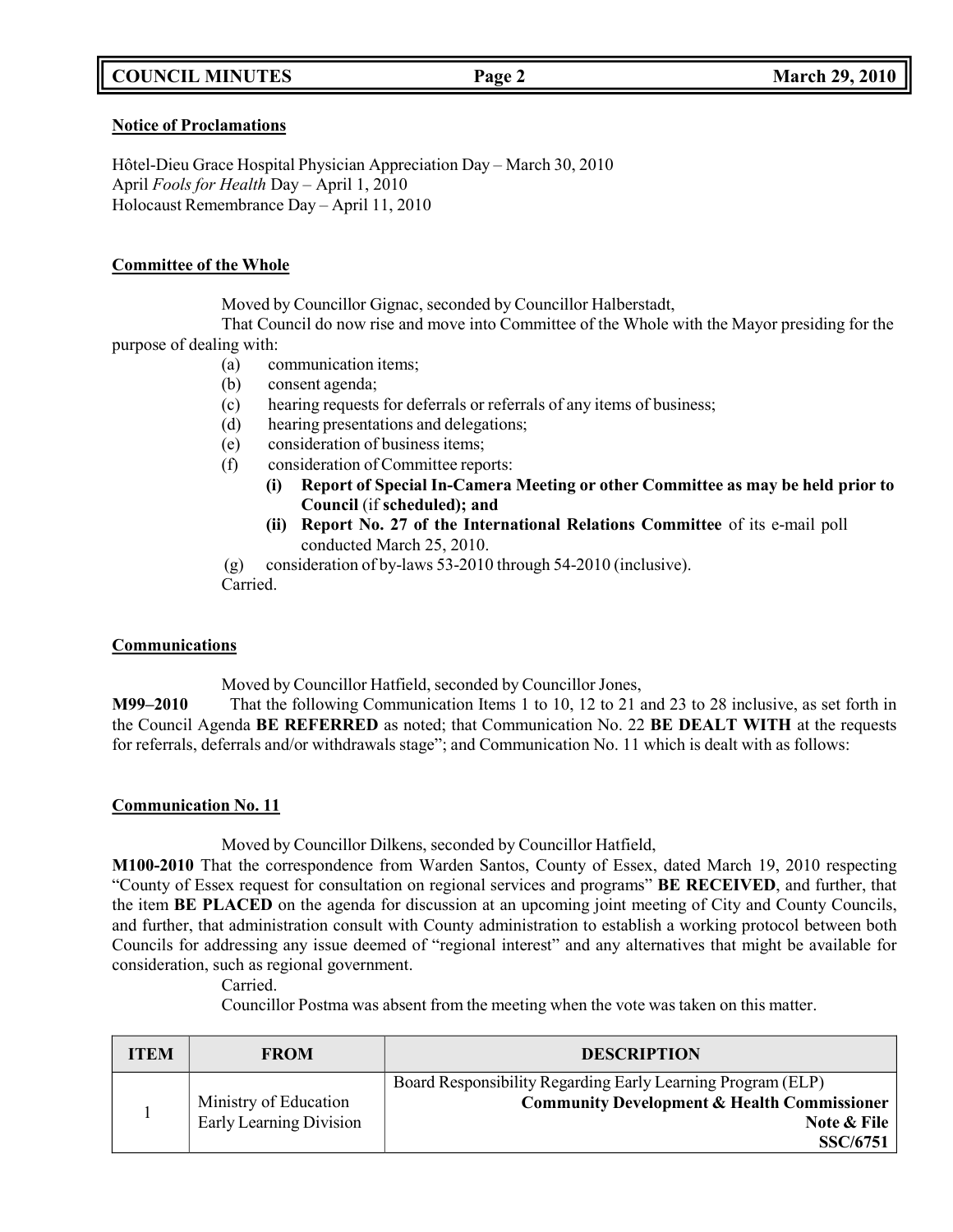**COUNCIL MINUTES Page 3 March 29, 2010**

| <b>ITEM</b>    | <b>FROM</b>                                 | <b>DESCRIPTION</b>                                                                                                                                                   |
|----------------|---------------------------------------------|----------------------------------------------------------------------------------------------------------------------------------------------------------------------|
|                |                                             | Certificate of Approval - Municipal and Private Sewage Works -<br>Construct Storm and Sanitary Sewers on Clemenceau Boulevard from<br>Rose Avenue to Grand Boulevard |
| $\overline{2}$ | Ministry of the<br>Environment              | <b>City Engineer</b><br><b>Executive Director of Operations</b>                                                                                                      |
|                |                                             | <b>Manager of Environmental Services</b>                                                                                                                             |
|                |                                             | Note & File<br><b>SL2010</b>                                                                                                                                         |
|                | Chair of Cabinet,                           | 2010 Senior of the Year Award                                                                                                                                        |
| $\overline{3}$ | Minister Without                            | <b>Seniors Advisory Committee</b>                                                                                                                                    |
|                | Portfolio, Responsible for<br>Seniors       | Note & File<br><b>GP2010</b>                                                                                                                                         |
|                |                                             | Audit of Windsor's Infrastructure Programs Under the Economic Action<br>Plan                                                                                         |
| $\overline{4}$ | Ministry of Agriculture,                    | <b>Chief Financial Officer &amp; City Treasurer</b>                                                                                                                  |
|                | Food and Rural Affairs                      | <b>City Engineer</b><br>Note & File                                                                                                                                  |
|                |                                             | SR/10566                                                                                                                                                             |
|                |                                             | Gas Tax Reporting Deadline is on March 31, 2010                                                                                                                      |
| 5              | Association of<br>Municipalities of Ontario | <b>Chief Financial Officer &amp; City Treasurer</b>                                                                                                                  |
|                | (AMO)                                       | <b>General Manager of Transit Windsor</b><br>Note & File                                                                                                             |
|                |                                             | <b>MT2010</b>                                                                                                                                                        |
|                | Association of                              | Government Responds to AMO and Municipalities and Announces<br>2008 Reconciliation                                                                                   |
| 6              | Municipalities of Ontario<br>(AMO)          | Chief Financial Officer & City Treasurer<br>Note & File                                                                                                              |
|                |                                             | <b>MMA2010</b>                                                                                                                                                       |
|                |                                             | Provincial Budget Maintains Child Care and Infrastructure Funding;                                                                                                   |
| 7              | Association of<br>Municipalities of Ontario | <b>Increases Social Assistance Costs</b><br><b>Chief Financial Officer &amp; City Treasurer</b>                                                                      |
|                | (AMO)                                       | Note & File                                                                                                                                                          |
|                |                                             | <b>MMA2010</b>                                                                                                                                                       |
|                | Municipal Property                          | Negotiations With the Ontario Public Service Employees Union<br>(OPSEU)                                                                                              |
| $\,8\,$        | <b>Assessment Corporation</b><br>(MPAC)     | <b>Chief Financial Officer &amp; City Treasurer</b><br>Note & File                                                                                                   |
|                |                                             | <b>ACEA2010</b>                                                                                                                                                      |
|                | The Canadian Chamber                        | Downturn, Recovery and the Future Evolution of the Labour Market                                                                                                     |
| 9              | of Commerce                                 | Note & File<br><b>AF2010</b>                                                                                                                                         |
|                |                                             | The Power Pledge Community Challenge                                                                                                                                 |
| 10             | Mayor Michael Harding,<br>City of Woodstock | Note & File                                                                                                                                                          |
|                |                                             | EI2010<br>County of Essex Request for Consultation on Regional Services and                                                                                          |
|                | Corporation of the                          | Programs                                                                                                                                                             |
| 11             | County of Essex                             | Note & File                                                                                                                                                          |
|                |                                             | <b>GM2010</b>                                                                                                                                                        |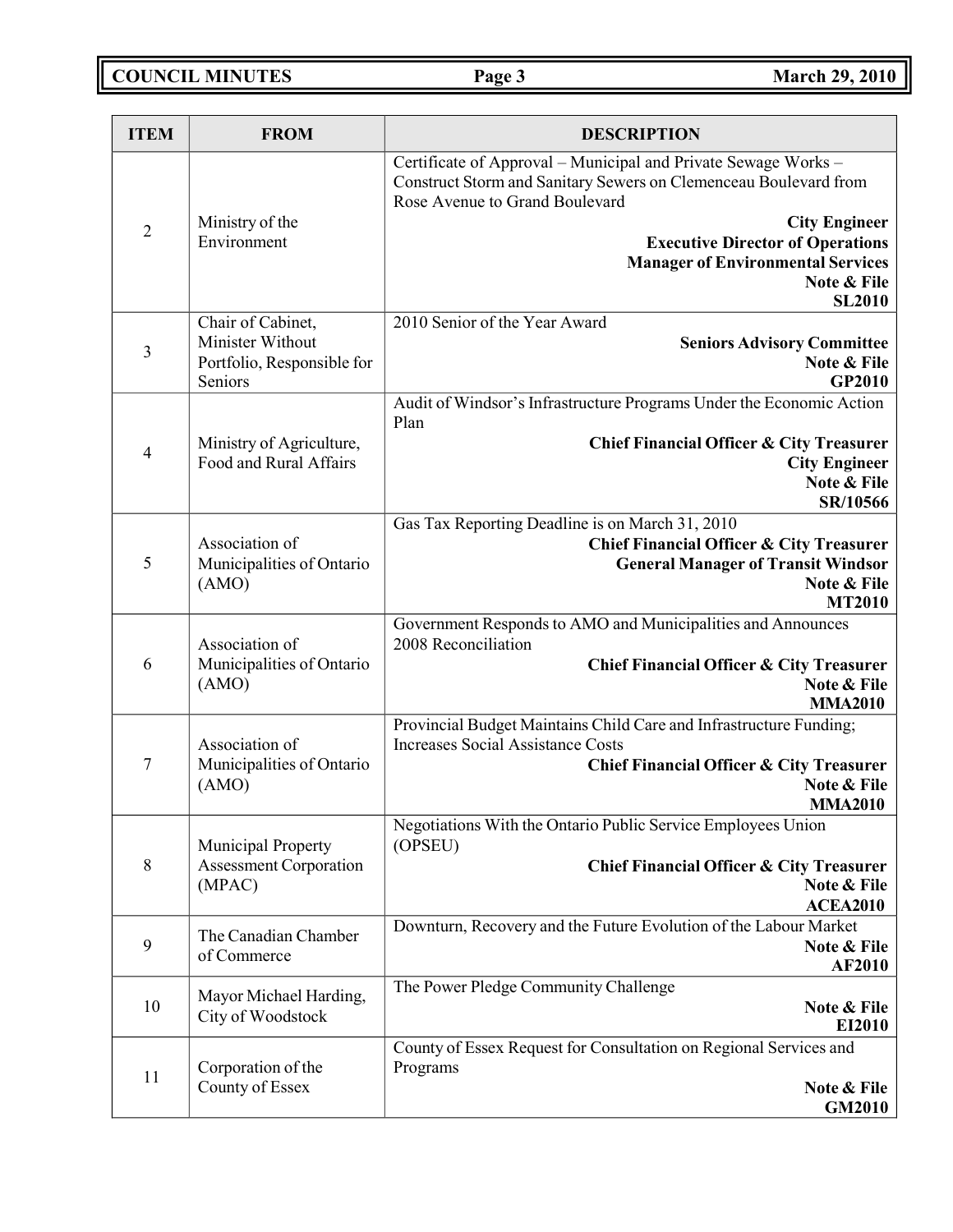**COUNCIL MINUTES Page 4 March 29, 2010**

| 12<br>Note & File<br>Alliance<br>EI2010<br>Application of Chlumecky Holdings Inc. / Windsor Glass Company for<br>Site Plan Approval to permit manufacturing located at 620 Sprucewood<br>Supervisor of<br><b>Development Application</b><br>13<br>Plus lands to the north<br>Teams<br>Note & File<br><b>ZS/10619</b><br>Application of McDonald's Restaurants of Canada Ltd. for Site Plan<br>Supervisor of<br>Amendment to permit side-by-side drive through lanes located at 883<br>14<br><b>Development Application</b><br>Huron Church Rd.<br>Teams<br>Note & File<br>ZS/10621<br>Application of McDonald's Restaurants of Canada Ltd. for Site Plan<br>Supervisor of<br>Amendment to permit side-by-side drive through lanes located at 2780<br><b>Development Application</b><br>15<br>Tecumseh Rd. E.<br>Teams<br>Note & File<br>ZS/10622<br>Application of Windsor-Essex Catholic District School Board for Site<br>Plan Approval to permit a 5,108 square foot classroom addition<br>Supervisor of<br>including washroom facilities and storage area located at 1601 St. James<br><b>Development Application</b><br>16<br>St.<br>Teams<br>Note & File<br>ZS/10620<br>Response to CQ86-2009 – ERCA weighted votes<br>17<br>City Solicitor<br>Note & File<br>EI/10108<br>Education Campaign on the Emission of Sound By-Law<br>18<br><b>City Solicitor</b><br>Note & File<br>AB2010<br>CQ87-2009 - Architectural Firms<br>Note & File<br>19<br>City Solicitor<br><b>APM2010</b><br>Response to CQ 33-2009 Clean Up of Undeveloped Serviced Lots<br>Chief Building Official &<br>$20\,$<br><b>Executive Director of</b><br>Note & File<br><b>AF2010</b><br><b>Building</b><br>Ministry of Labour Orders Issued at 400 City Hall Square<br><b>Executive Director of</b><br>21<br>Note & File<br>Human Resources<br><b>APM/7057</b><br>CQ81-2009 Traffic Calming Policy Progress<br>22<br>City Engineer<br>Note & File<br><b>ST2010</b><br>ISF - Airport Operations Building Rehabilitation - Award of Tender<br>48-10 - HVAC Upgrade<br>City Engineer<br>23<br>Note & File<br><b>AFB/10444</b><br>Full Day Learning for Four and Five Year Olds<br><b>Community Development</b><br>24<br>Note & File<br>& Health Commissioner<br>SSC/6751 | South West Economic | 2010 Ontario Budget |
|------------------------------------------------------------------------------------------------------------------------------------------------------------------------------------------------------------------------------------------------------------------------------------------------------------------------------------------------------------------------------------------------------------------------------------------------------------------------------------------------------------------------------------------------------------------------------------------------------------------------------------------------------------------------------------------------------------------------------------------------------------------------------------------------------------------------------------------------------------------------------------------------------------------------------------------------------------------------------------------------------------------------------------------------------------------------------------------------------------------------------------------------------------------------------------------------------------------------------------------------------------------------------------------------------------------------------------------------------------------------------------------------------------------------------------------------------------------------------------------------------------------------------------------------------------------------------------------------------------------------------------------------------------------------------------------------------------------------------------------------------------------------------------------------------------------------------------------------------------------------------------------------------------------------------------------------------------------------------------------------------------------------------------------------------------------------------------------------------------------------------------------------------------------------------------------------------------------------------------------------|---------------------|---------------------|
|                                                                                                                                                                                                                                                                                                                                                                                                                                                                                                                                                                                                                                                                                                                                                                                                                                                                                                                                                                                                                                                                                                                                                                                                                                                                                                                                                                                                                                                                                                                                                                                                                                                                                                                                                                                                                                                                                                                                                                                                                                                                                                                                                                                                                                                |                     |                     |
|                                                                                                                                                                                                                                                                                                                                                                                                                                                                                                                                                                                                                                                                                                                                                                                                                                                                                                                                                                                                                                                                                                                                                                                                                                                                                                                                                                                                                                                                                                                                                                                                                                                                                                                                                                                                                                                                                                                                                                                                                                                                                                                                                                                                                                                |                     |                     |
|                                                                                                                                                                                                                                                                                                                                                                                                                                                                                                                                                                                                                                                                                                                                                                                                                                                                                                                                                                                                                                                                                                                                                                                                                                                                                                                                                                                                                                                                                                                                                                                                                                                                                                                                                                                                                                                                                                                                                                                                                                                                                                                                                                                                                                                |                     |                     |
|                                                                                                                                                                                                                                                                                                                                                                                                                                                                                                                                                                                                                                                                                                                                                                                                                                                                                                                                                                                                                                                                                                                                                                                                                                                                                                                                                                                                                                                                                                                                                                                                                                                                                                                                                                                                                                                                                                                                                                                                                                                                                                                                                                                                                                                |                     |                     |
|                                                                                                                                                                                                                                                                                                                                                                                                                                                                                                                                                                                                                                                                                                                                                                                                                                                                                                                                                                                                                                                                                                                                                                                                                                                                                                                                                                                                                                                                                                                                                                                                                                                                                                                                                                                                                                                                                                                                                                                                                                                                                                                                                                                                                                                |                     |                     |
|                                                                                                                                                                                                                                                                                                                                                                                                                                                                                                                                                                                                                                                                                                                                                                                                                                                                                                                                                                                                                                                                                                                                                                                                                                                                                                                                                                                                                                                                                                                                                                                                                                                                                                                                                                                                                                                                                                                                                                                                                                                                                                                                                                                                                                                |                     |                     |
|                                                                                                                                                                                                                                                                                                                                                                                                                                                                                                                                                                                                                                                                                                                                                                                                                                                                                                                                                                                                                                                                                                                                                                                                                                                                                                                                                                                                                                                                                                                                                                                                                                                                                                                                                                                                                                                                                                                                                                                                                                                                                                                                                                                                                                                |                     |                     |
|                                                                                                                                                                                                                                                                                                                                                                                                                                                                                                                                                                                                                                                                                                                                                                                                                                                                                                                                                                                                                                                                                                                                                                                                                                                                                                                                                                                                                                                                                                                                                                                                                                                                                                                                                                                                                                                                                                                                                                                                                                                                                                                                                                                                                                                |                     |                     |
|                                                                                                                                                                                                                                                                                                                                                                                                                                                                                                                                                                                                                                                                                                                                                                                                                                                                                                                                                                                                                                                                                                                                                                                                                                                                                                                                                                                                                                                                                                                                                                                                                                                                                                                                                                                                                                                                                                                                                                                                                                                                                                                                                                                                                                                |                     |                     |
|                                                                                                                                                                                                                                                                                                                                                                                                                                                                                                                                                                                                                                                                                                                                                                                                                                                                                                                                                                                                                                                                                                                                                                                                                                                                                                                                                                                                                                                                                                                                                                                                                                                                                                                                                                                                                                                                                                                                                                                                                                                                                                                                                                                                                                                |                     |                     |
|                                                                                                                                                                                                                                                                                                                                                                                                                                                                                                                                                                                                                                                                                                                                                                                                                                                                                                                                                                                                                                                                                                                                                                                                                                                                                                                                                                                                                                                                                                                                                                                                                                                                                                                                                                                                                                                                                                                                                                                                                                                                                                                                                                                                                                                |                     |                     |
|                                                                                                                                                                                                                                                                                                                                                                                                                                                                                                                                                                                                                                                                                                                                                                                                                                                                                                                                                                                                                                                                                                                                                                                                                                                                                                                                                                                                                                                                                                                                                                                                                                                                                                                                                                                                                                                                                                                                                                                                                                                                                                                                                                                                                                                |                     |                     |
|                                                                                                                                                                                                                                                                                                                                                                                                                                                                                                                                                                                                                                                                                                                                                                                                                                                                                                                                                                                                                                                                                                                                                                                                                                                                                                                                                                                                                                                                                                                                                                                                                                                                                                                                                                                                                                                                                                                                                                                                                                                                                                                                                                                                                                                |                     |                     |
|                                                                                                                                                                                                                                                                                                                                                                                                                                                                                                                                                                                                                                                                                                                                                                                                                                                                                                                                                                                                                                                                                                                                                                                                                                                                                                                                                                                                                                                                                                                                                                                                                                                                                                                                                                                                                                                                                                                                                                                                                                                                                                                                                                                                                                                |                     |                     |
|                                                                                                                                                                                                                                                                                                                                                                                                                                                                                                                                                                                                                                                                                                                                                                                                                                                                                                                                                                                                                                                                                                                                                                                                                                                                                                                                                                                                                                                                                                                                                                                                                                                                                                                                                                                                                                                                                                                                                                                                                                                                                                                                                                                                                                                |                     |                     |
|                                                                                                                                                                                                                                                                                                                                                                                                                                                                                                                                                                                                                                                                                                                                                                                                                                                                                                                                                                                                                                                                                                                                                                                                                                                                                                                                                                                                                                                                                                                                                                                                                                                                                                                                                                                                                                                                                                                                                                                                                                                                                                                                                                                                                                                |                     |                     |
|                                                                                                                                                                                                                                                                                                                                                                                                                                                                                                                                                                                                                                                                                                                                                                                                                                                                                                                                                                                                                                                                                                                                                                                                                                                                                                                                                                                                                                                                                                                                                                                                                                                                                                                                                                                                                                                                                                                                                                                                                                                                                                                                                                                                                                                |                     |                     |
|                                                                                                                                                                                                                                                                                                                                                                                                                                                                                                                                                                                                                                                                                                                                                                                                                                                                                                                                                                                                                                                                                                                                                                                                                                                                                                                                                                                                                                                                                                                                                                                                                                                                                                                                                                                                                                                                                                                                                                                                                                                                                                                                                                                                                                                |                     |                     |
|                                                                                                                                                                                                                                                                                                                                                                                                                                                                                                                                                                                                                                                                                                                                                                                                                                                                                                                                                                                                                                                                                                                                                                                                                                                                                                                                                                                                                                                                                                                                                                                                                                                                                                                                                                                                                                                                                                                                                                                                                                                                                                                                                                                                                                                |                     |                     |
|                                                                                                                                                                                                                                                                                                                                                                                                                                                                                                                                                                                                                                                                                                                                                                                                                                                                                                                                                                                                                                                                                                                                                                                                                                                                                                                                                                                                                                                                                                                                                                                                                                                                                                                                                                                                                                                                                                                                                                                                                                                                                                                                                                                                                                                |                     |                     |
|                                                                                                                                                                                                                                                                                                                                                                                                                                                                                                                                                                                                                                                                                                                                                                                                                                                                                                                                                                                                                                                                                                                                                                                                                                                                                                                                                                                                                                                                                                                                                                                                                                                                                                                                                                                                                                                                                                                                                                                                                                                                                                                                                                                                                                                |                     |                     |
|                                                                                                                                                                                                                                                                                                                                                                                                                                                                                                                                                                                                                                                                                                                                                                                                                                                                                                                                                                                                                                                                                                                                                                                                                                                                                                                                                                                                                                                                                                                                                                                                                                                                                                                                                                                                                                                                                                                                                                                                                                                                                                                                                                                                                                                |                     |                     |
|                                                                                                                                                                                                                                                                                                                                                                                                                                                                                                                                                                                                                                                                                                                                                                                                                                                                                                                                                                                                                                                                                                                                                                                                                                                                                                                                                                                                                                                                                                                                                                                                                                                                                                                                                                                                                                                                                                                                                                                                                                                                                                                                                                                                                                                |                     |                     |
|                                                                                                                                                                                                                                                                                                                                                                                                                                                                                                                                                                                                                                                                                                                                                                                                                                                                                                                                                                                                                                                                                                                                                                                                                                                                                                                                                                                                                                                                                                                                                                                                                                                                                                                                                                                                                                                                                                                                                                                                                                                                                                                                                                                                                                                |                     |                     |
|                                                                                                                                                                                                                                                                                                                                                                                                                                                                                                                                                                                                                                                                                                                                                                                                                                                                                                                                                                                                                                                                                                                                                                                                                                                                                                                                                                                                                                                                                                                                                                                                                                                                                                                                                                                                                                                                                                                                                                                                                                                                                                                                                                                                                                                |                     |                     |
|                                                                                                                                                                                                                                                                                                                                                                                                                                                                                                                                                                                                                                                                                                                                                                                                                                                                                                                                                                                                                                                                                                                                                                                                                                                                                                                                                                                                                                                                                                                                                                                                                                                                                                                                                                                                                                                                                                                                                                                                                                                                                                                                                                                                                                                |                     |                     |
|                                                                                                                                                                                                                                                                                                                                                                                                                                                                                                                                                                                                                                                                                                                                                                                                                                                                                                                                                                                                                                                                                                                                                                                                                                                                                                                                                                                                                                                                                                                                                                                                                                                                                                                                                                                                                                                                                                                                                                                                                                                                                                                                                                                                                                                |                     |                     |
|                                                                                                                                                                                                                                                                                                                                                                                                                                                                                                                                                                                                                                                                                                                                                                                                                                                                                                                                                                                                                                                                                                                                                                                                                                                                                                                                                                                                                                                                                                                                                                                                                                                                                                                                                                                                                                                                                                                                                                                                                                                                                                                                                                                                                                                |                     |                     |
|                                                                                                                                                                                                                                                                                                                                                                                                                                                                                                                                                                                                                                                                                                                                                                                                                                                                                                                                                                                                                                                                                                                                                                                                                                                                                                                                                                                                                                                                                                                                                                                                                                                                                                                                                                                                                                                                                                                                                                                                                                                                                                                                                                                                                                                |                     |                     |
|                                                                                                                                                                                                                                                                                                                                                                                                                                                                                                                                                                                                                                                                                                                                                                                                                                                                                                                                                                                                                                                                                                                                                                                                                                                                                                                                                                                                                                                                                                                                                                                                                                                                                                                                                                                                                                                                                                                                                                                                                                                                                                                                                                                                                                                |                     |                     |
|                                                                                                                                                                                                                                                                                                                                                                                                                                                                                                                                                                                                                                                                                                                                                                                                                                                                                                                                                                                                                                                                                                                                                                                                                                                                                                                                                                                                                                                                                                                                                                                                                                                                                                                                                                                                                                                                                                                                                                                                                                                                                                                                                                                                                                                |                     |                     |
|                                                                                                                                                                                                                                                                                                                                                                                                                                                                                                                                                                                                                                                                                                                                                                                                                                                                                                                                                                                                                                                                                                                                                                                                                                                                                                                                                                                                                                                                                                                                                                                                                                                                                                                                                                                                                                                                                                                                                                                                                                                                                                                                                                                                                                                |                     |                     |
|                                                                                                                                                                                                                                                                                                                                                                                                                                                                                                                                                                                                                                                                                                                                                                                                                                                                                                                                                                                                                                                                                                                                                                                                                                                                                                                                                                                                                                                                                                                                                                                                                                                                                                                                                                                                                                                                                                                                                                                                                                                                                                                                                                                                                                                |                     |                     |
|                                                                                                                                                                                                                                                                                                                                                                                                                                                                                                                                                                                                                                                                                                                                                                                                                                                                                                                                                                                                                                                                                                                                                                                                                                                                                                                                                                                                                                                                                                                                                                                                                                                                                                                                                                                                                                                                                                                                                                                                                                                                                                                                                                                                                                                |                     |                     |
|                                                                                                                                                                                                                                                                                                                                                                                                                                                                                                                                                                                                                                                                                                                                                                                                                                                                                                                                                                                                                                                                                                                                                                                                                                                                                                                                                                                                                                                                                                                                                                                                                                                                                                                                                                                                                                                                                                                                                                                                                                                                                                                                                                                                                                                |                     |                     |
|                                                                                                                                                                                                                                                                                                                                                                                                                                                                                                                                                                                                                                                                                                                                                                                                                                                                                                                                                                                                                                                                                                                                                                                                                                                                                                                                                                                                                                                                                                                                                                                                                                                                                                                                                                                                                                                                                                                                                                                                                                                                                                                                                                                                                                                |                     |                     |
|                                                                                                                                                                                                                                                                                                                                                                                                                                                                                                                                                                                                                                                                                                                                                                                                                                                                                                                                                                                                                                                                                                                                                                                                                                                                                                                                                                                                                                                                                                                                                                                                                                                                                                                                                                                                                                                                                                                                                                                                                                                                                                                                                                                                                                                |                     |                     |
|                                                                                                                                                                                                                                                                                                                                                                                                                                                                                                                                                                                                                                                                                                                                                                                                                                                                                                                                                                                                                                                                                                                                                                                                                                                                                                                                                                                                                                                                                                                                                                                                                                                                                                                                                                                                                                                                                                                                                                                                                                                                                                                                                                                                                                                |                     |                     |
|                                                                                                                                                                                                                                                                                                                                                                                                                                                                                                                                                                                                                                                                                                                                                                                                                                                                                                                                                                                                                                                                                                                                                                                                                                                                                                                                                                                                                                                                                                                                                                                                                                                                                                                                                                                                                                                                                                                                                                                                                                                                                                                                                                                                                                                |                     |                     |
|                                                                                                                                                                                                                                                                                                                                                                                                                                                                                                                                                                                                                                                                                                                                                                                                                                                                                                                                                                                                                                                                                                                                                                                                                                                                                                                                                                                                                                                                                                                                                                                                                                                                                                                                                                                                                                                                                                                                                                                                                                                                                                                                                                                                                                                |                     |                     |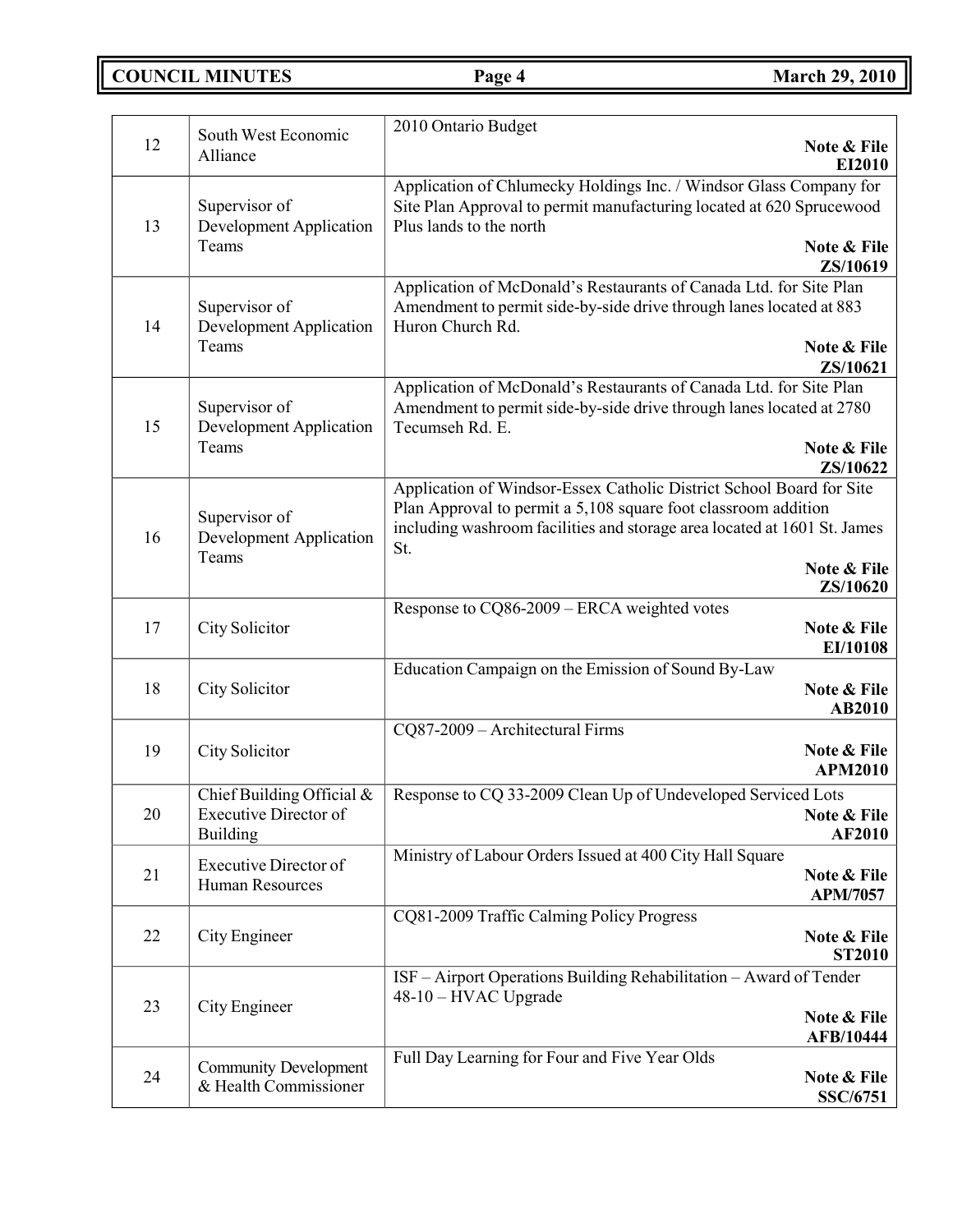| 25 | Diversity Committee                         | Minutes of meeting held March 11, 2010 ( <i>previously distributed</i> for<br>members of Council only) (copy available upon request) |                              |
|----|---------------------------------------------|--------------------------------------------------------------------------------------------------------------------------------------|------------------------------|
|    |                                             |                                                                                                                                      | Note & File<br><b>MB2010</b> |
| 26 | Windsor Bicycling                           | Minutes of meeting held March 16, 2010 ( <i>previously distributed</i> for<br>members of Council only) (copy available upon request) |                              |
|    | Committee                                   |                                                                                                                                      | Note & File<br><b>MB2010</b> |
| 27 | Association of<br>Municipalities of Ontario | Ontario Finance Minister Encourages Municipalities to Freeze<br>Compensation                                                         |                              |
|    | (AMO)                                       |                                                                                                                                      | Note & File<br><b>GP2010</b> |
| 28 | $AMCTO$ – The<br>Municipal Experts          | AMCTO's Advice to members on Ontario's 2010 Budget                                                                                   | Note & File<br>GP2010        |

Carried.

Councillor Postma was absent from the meeting when the vote was taken on this matter.

Councillors Jones and Marra disclose an interest and abstain on voting on Communication No. 11, specifically relating to the reference to the closure of all municipal early learning and child care centres.

## **Consent Agenda**

Moved by Councillor Lewenza, seconded by Councillor Marra,

That the following Consent Agenda and the recommendations contained in the administrative reports **BE APPROVED** as amended:

- Item 1 Request to close east/west alleys, north of Cabana Road West, immediately east and west of Curry Avenue
- Item 2 Application to close part of the north/south alley west of Arthur Road, between Tecumseh Road East and Ypres Street
- Item 3 Google Street View (*see revised recommendation in Section 8.1 of Consolidated Order of Business)*
- Item 5 A By-law Authorizing the Federation of Canadian Municipalities 20-Year Amortizing Debenture
- Item 7 RInC Project McHugh Soccer Facility Buildings #130-09
- Item 8 Additional Funding from Health Canada for the City's Heart Alert and Response System (HARS) Pilot Project

Carried.

## **Deferrals and/or Referrals and Withdrawals**

## **Communication No. 22**

Moved by Councillor Dilkens, seconded by Councillor Valentinis,

**M101-2010** That the report of the City Engineer dated March 12, 2010 entitled "CQ81-2009 Traffic Calming Policy Progress" **BE DEFERRED** to the August 9, 2010 meeting of Council, to allow for an update on progress relating to the outstanding traffic calming initiatives.

Carried.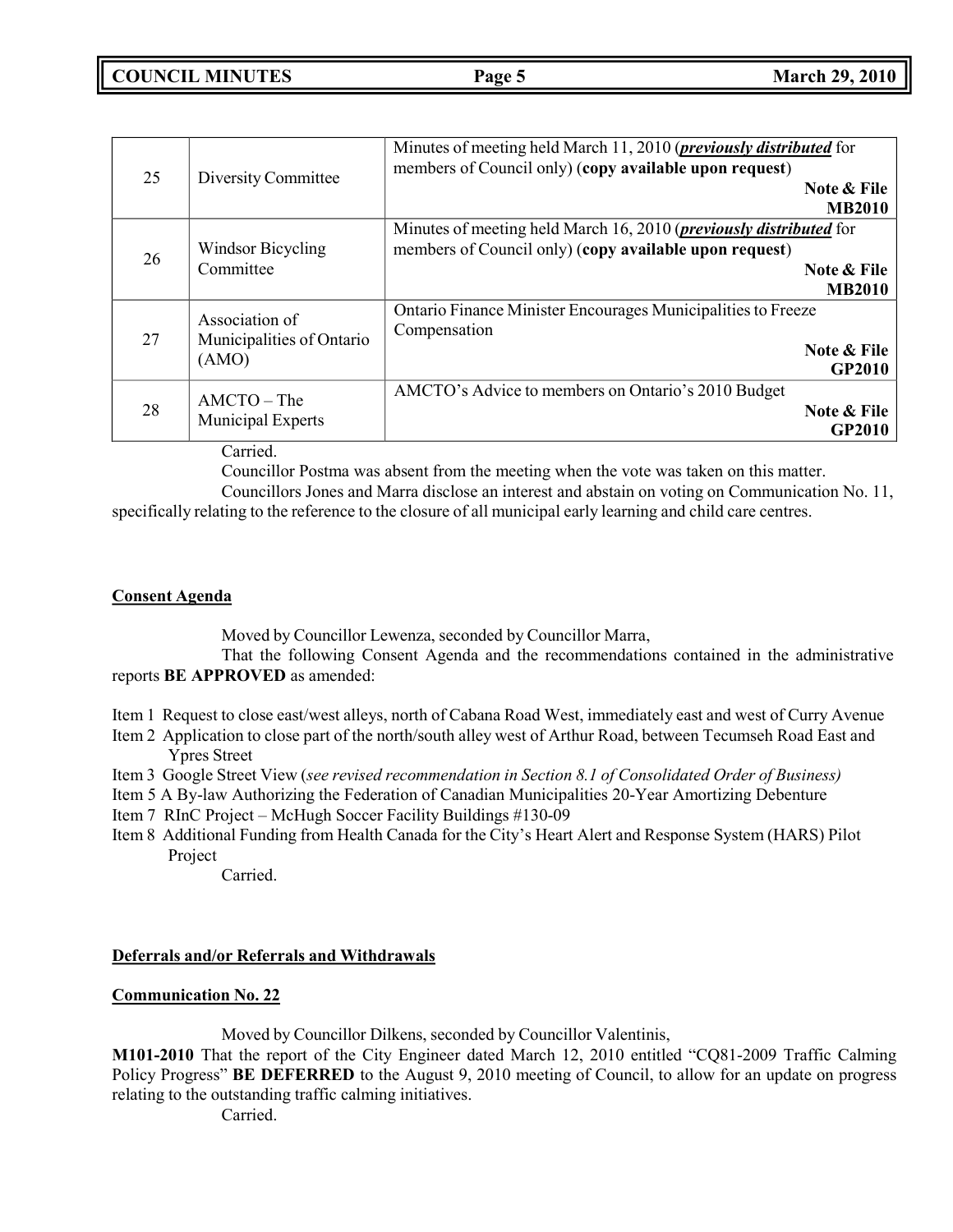| <b>COUNCIL MINUTES</b> |  |  |
|------------------------|--|--|
|------------------------|--|--|

## **Report No. 27 of the International Relations Committee**

Moved by Councillor Dilkens, seconded by Councillor Gignac, **M102-2010** That **Report No. 27 of the International Relations Committee** of its e-mail poll conducted March 25, 2010, **BE DEFERRED** indefinitely. Carried.

MB2010

### **Presentations & Delegations:**

### **PRESENTATIONS:**

### **Windsor Utilities Commission Presentation**

### **John Wladarski, General Manager, and Councillor Ken Lewenza, Chair, Windsor Utilities Commission**

John Wladarski, General Manager, and Councillor Ken Lewenza, Chair, Windsor Utilities Commission (WUC), appear before Council to present City Council with the current and future strategic direction of WUC, including the mission statement, strategic direction from 2010 to 2014, system data, legislative/regulatory drivers, acts and impacts, costs and required revenue, implementing best practices and processes, gains from accomplishments, water system assessments, report recommendations, revenue requirement, rates and public review and an overview of upcoming public information sessions as part of community consultations.

Moved by Councillor Jones, seconded by Councillor Dilkens,

**M103-2010** That the presentation by John Wladarski, General Manager, and Councillor Ken Lewenza, Chair, Windsor Utilities Commission (WUC) given to City Council on March 29, 2010 respecting the current and future strategic direction of WUC **BE RECEIVED**.

> Carried. Councillor Postma was absent from the meeting when the vote was taken on this matter.

Mayor Francis leaves the meeting at 8:22 o'clock p.m., and Councillor Jones assumes the Chair.

## **DELEGATIONS**

## **Zeno Hadadean, rezoning, 3501 Victoria Boulevard, to permit vehicular access to a garage from Beals Street West**

#### **Karl Tanner, representing the Applicant**

Karl Tanner, representing the Applicant, appears before Council to speak in support of the rezoning application for 3501 Victoria Boulevard, to permit vehicular access to a garage from Beals Street West, providing a brief history of the application for the garage.

#### **ZB/10540 PAC 4**

(For final disposition of this matter, see Clause **CR120/2010** in Schedule "A" attached hereto.)

Mayor Francis returns to the meeting at 8:45 o'clock p.m., and Councillor Jones returns to his seat at the Council table.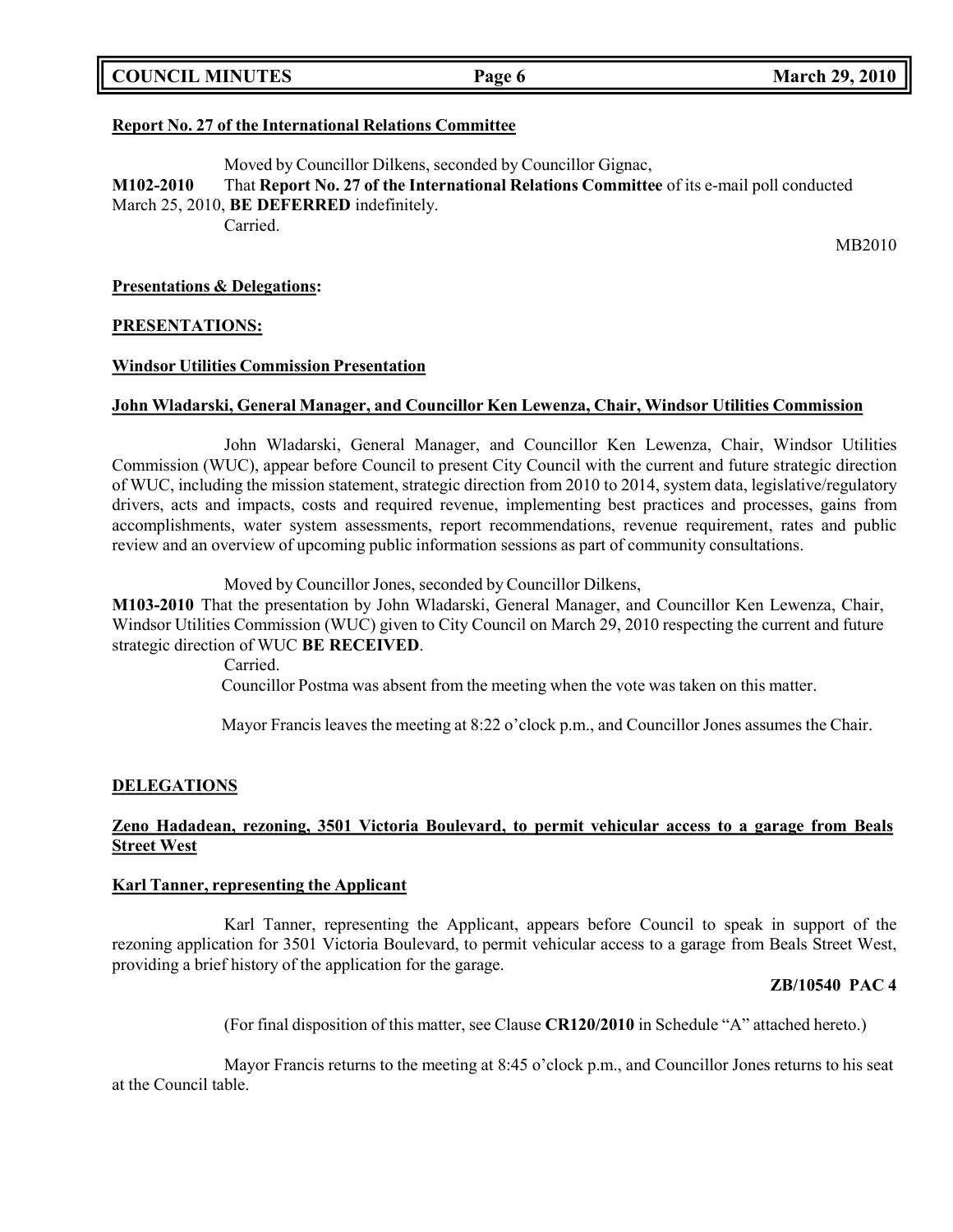## **COUNCIL MINUTES Page 7 March 29, 2010**

### **CQ103-2009 Neighbourhood Parking Surrounding St. Clair College and M419-2009 Lennon Court Petition**

### **John Lee, Acting Assistant Chief Fire Prevention Officer, Windsor Fire & Rescue Services**

John Lee, Acting Assistant Chief Fire Prevention Officer, Windsor Fire & Rescue Services, appears before Council regarding the parking situation on Stratford Court, suggesting that vehicles are regularly parking on both sides of the road, and that these vehicles largely belong to students of St. Clair College and not the residents, and concludes that given that the design of the street makes access for firefighting difficult at the best of times and parking on both sides of the road severely restricts and hampers access for an effective fire response, it is recommended that parking only be allowed on one side of the road at all times.

#### **Vince Skinner, Ward 1 resident**

Vince Skinner, Ward 1 resident, appears before Council regarding the parking situation on Stratford Court, expressing opposition to any proposal to permanently remove parking on the north and west sides of Stratford, as it does not resolve the issue of St. Clair College students parking on the street, and suggests that alternate side, month to month parking be implemented, or to implement residential parking permits

#### **Bruce Vince, Ward 1 resident**

Bruce Vince, Ward 1 resident, appears before Council regarding the parking situation on Stratford Court, suggesting that there be no parking from 9 a.m. to 6 p.m. Monday through Friday, on the northwest side of Stratford Court including the cul-de-sac.

Moved by Councillor Dilkens, seconded by Councillor Brister,

That the report of the City Engineer dated February 17, 2010 entitled "CQ103-2009 Neighbourhood Parking Surrounding St. Clair College and M419-2009 Lennon Court Petition" BE RECEIVED, and further, that Council overturn the administrative decision to restrict parking on Stratford Court, and that no action be taken until residents come back with a petition that meets the 60% threshold.

> The motion is **put** and is **lost.** Aye votes: Councillors Dilkens, Brister and Jones. Nay votes: Councillors Postma, Halberstadt, Lewenza, Gignac, Hatfield and Marra. Councillor Valentinis discloses an interest and abstains from voting on this matter.

Moved by Councillor Dilkens, seconded by Councillor Brister,

That the report of the City Engineer dated February 17, 2010 entitled "CQ103-2009 Neighbourhood Parking Surrounding St. Clair College and M419-2009 Lennon Court Petition" BE DEFERRED to allow for a comprehensive plan to be developed in terms of the greater surrounding area.

The motion is **put** and is **lost** due to an equality of votes.

Aye votes: Councillors Dilkens, Brister, Lewenza, Hatfield and Jones. Nay votes: Councillors Postma, Halberstadt, Gignac, Marra and Mayor Francis. Councillor Valentinis discloses an interest and abstains from voting on this matter.

#### **ST2010 4**

(For final disposition of this matter, see Clause **CR112/2010** in Schedule "A" attached hereto.)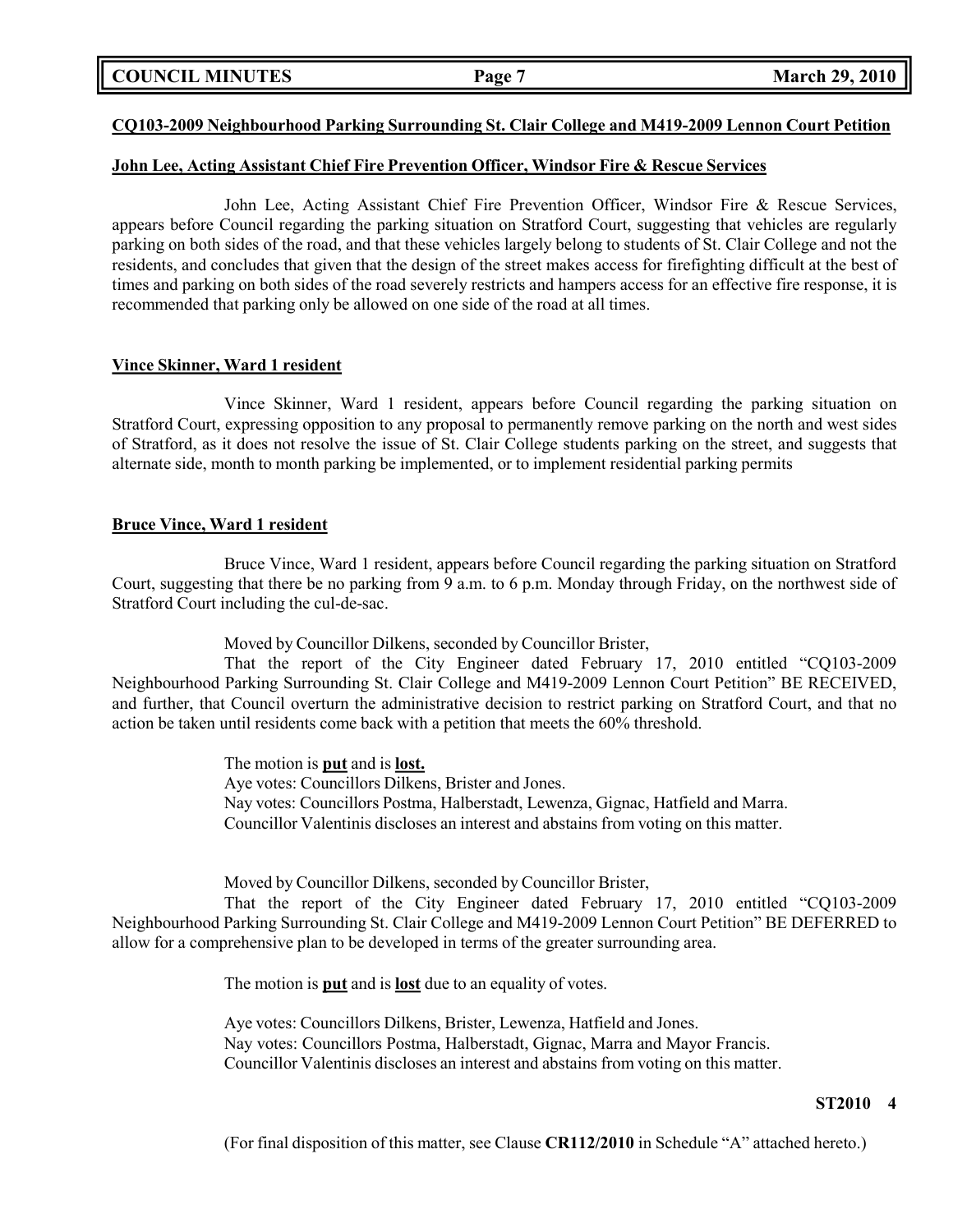## **Regular Business Items (for final disposition of these matters see Schedule "A" attached)**

- PAC 1 Pezzol Incorporated, draft plan of condominium approval, 1070 Chatham Street East, conversion of an existing 10-storey rental apartment building (Riverside Heights) to condominium tenure - Deferred
- PAC 2 Inuk Incorporated, draft plan of condominium approval, 4665 Riverside Drive East, conversion of an existing 9-storey rental apartment building (Harbour Towers) to condominium tenure – Deferred
- PAC 3 Y. Vandebovenkamp, rezoning, north side of Ottawa Street west of Argyle Road, permit a medical office Deferred

Item 6 Demolition of 641 Chatham Street East

## **Consideration of Committee Reports**

|               | Moved by Councillor Brister, seconded by Councillor Dilkens,                     |  |
|---------------|----------------------------------------------------------------------------------|--|
| M104-2010     | That the Report of the special In-camera meeting held March 29, 2010, BE ADOPTED |  |
| as presented. |                                                                                  |  |
|               | Carried.                                                                         |  |

ACO2010

## **By-laws**

Moved by Councillor Gignac, seconded by Councillor Halberstadt,

That the following By-laws No. 53-2010 through 54-2010 (inclusive), be introduced and read a first and second time:

- 53-2010 "A BY-LAW TO AUTHORIZE THE BORROWING UPON AMORTIZING DEBENTURES IN THE PRINCIPAL AMOUNT OF \$2,000,000 FOR A PURPOSE OF THE CORPORATION OF THE CITY OF WINDSOR"
- 54-2010 "A BY-LAW TO CONFIRM THE PROCEEDINGS OF THE COUNCIL OF THE CORPORATION OF THE CITY OF WINDSOR AT ITS MEETING HELD ON THE TWENTY-NINTH DAY OF MARCH, 2010"

Carried.

Moved by Councillor Hatfield, seconded by Councillor Jones,

That the Committee of the Whole does now rise and report to Council respecting the business items considered by the Committee:

- **1) Communication Items (as amended)**
- **2) Consent Agenda (as amended)**
- **3) Items Deferred**
- **Items Referred**
- **4) Consideration of the Balance of Business Items (see Schedule "A")**
- **5) Committee Reports (as amended)**
- **6) By-laws given first and second readings (as presented)**

Carried.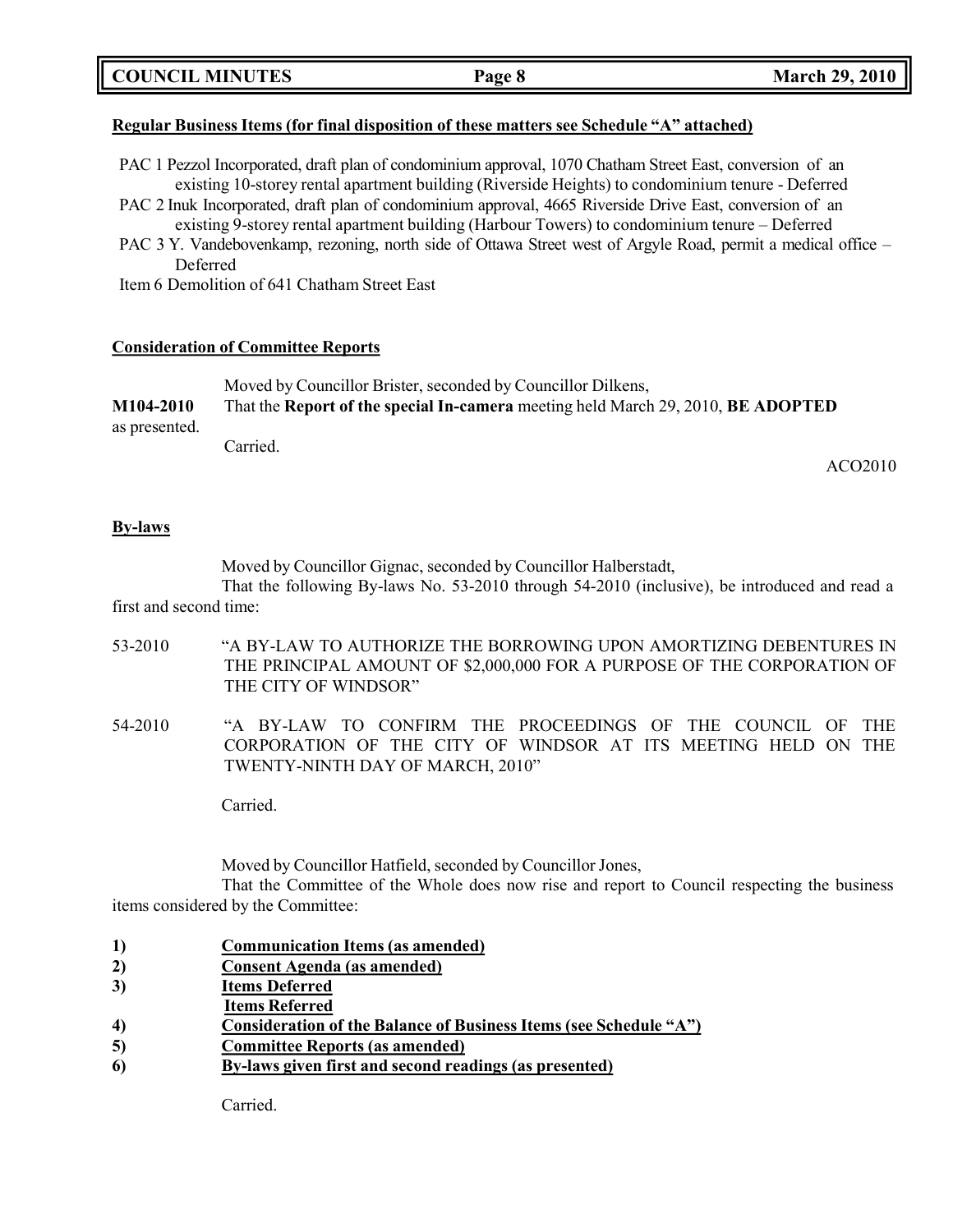### **Notices of Motion**

None presented.

### **Third Reading of By-laws**

Moved by Councillor Lewenza, seconded by Councillor Marra,

That the following By-laws No. 53-2010 through 54-2010 (inclusive), having been read a first and second time be now read a third time and finally passed and that the Mayor and Clerk **BE AUTHORIZED** to sign and seal the same notwithstanding any contrary provision of the Council. Carried.

### **Petitions**

Moved by Councillor Postma, seconded by Councillor Valentinis, **M105-2010** That the petition presented by Councillor Jones from residents requesting the closure of the pedestrian walkway connecting Brock Street and Birch Street **BE RECEIVED** by the Clerk and the Clerk **BE DIRECTED** to forward the petition to the City Solicitor for the purpose of an examination of the requested works or undertakings; and further that a report **BE PROVIDED** consistent with the direction provided. Carried.

ACO/10546

#### **Council Questions**

Moved by Councillor Brister, seconded by Councillor Dilkens, **M106-2010** That the Council Questions arising from the previous meeting of Council and listed by the Clerk **BE NOW CONSIDERED** for purposes of discussion, and further, that the Administration **BE DIRECTED** to proceed with the necessary actions to respond to the Council Questions consistent with Council's instructions. Carried.

ACOQ2010

#### **Adjournment**

Moved by Councillor Gignac, seconded by Councillor Halberstadt,

of the Mayor. That this Council meeting stand adjourned until the next regular meeting of Council or at the call

Carried.

Accordingly, the meeting is adjourned at 9:40 o'clock p.m.

## **THIS IS A DRAFT COPY**

**CITY CLERK**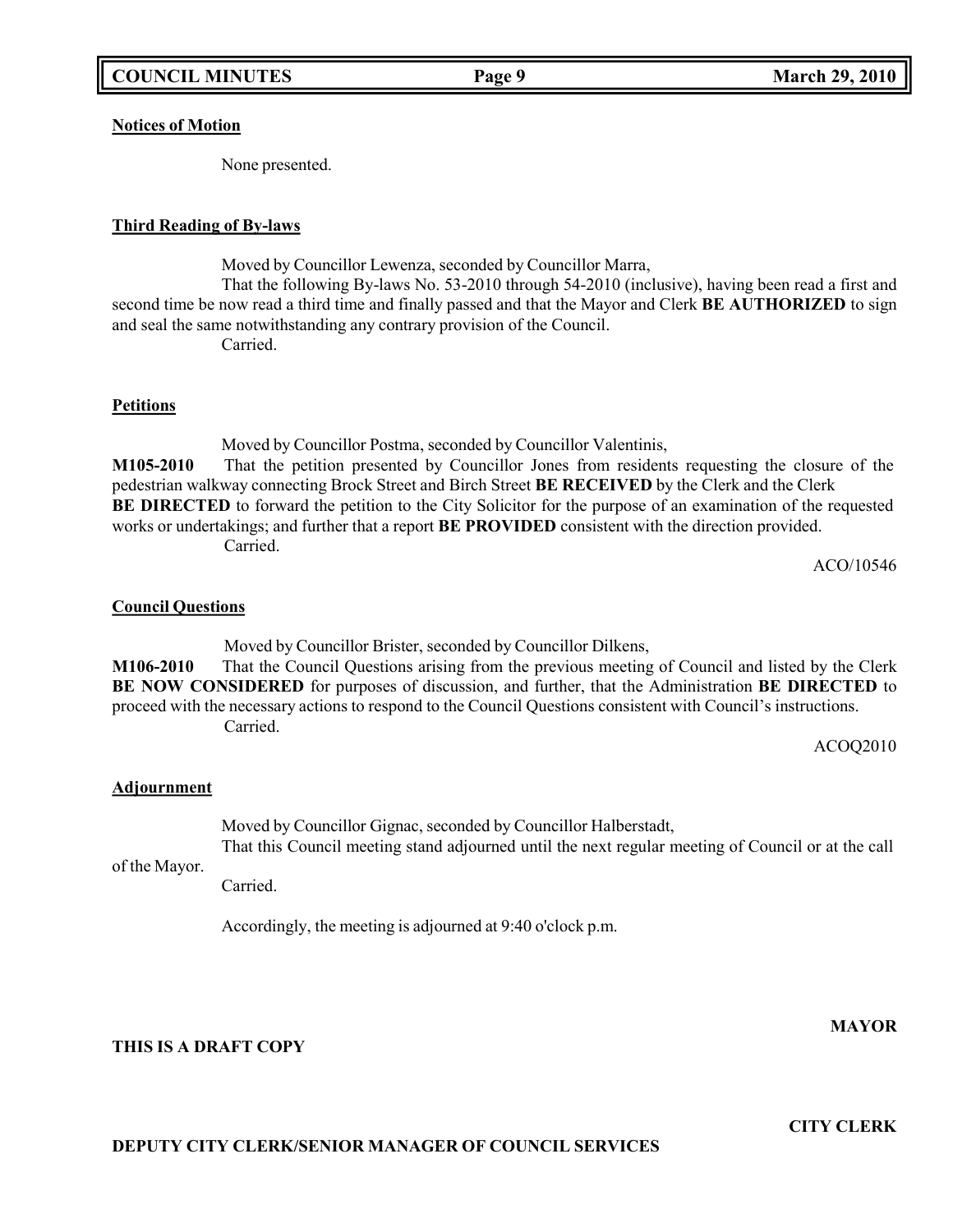# **COUNCIL MINUTES Page 10 March 29, 2010**

Lewenza Marra

CR107/2010

That the 4.88 metre (16 feet) wide east/west alleys, north of Cabana Road West, immediately east and west of Curry Avenue as shown on Drawing Number CC-1597, *attached* hereto as Appendix "A"

**BE ASSUMED** for subsequent closure and conveyance to the Roman Catholic Episcopal Corporation of the Diocese of London in Ontario, and further the City Solicitor **BE REQUESTED** to prepare the necessary by-law.

Carried.

Report Number **14594 SAA/10570 C1**

APPENDICES Drawing No. CC-1597 Aerial Photo

Internal Distribution Building [Don Wilson] Chief Building Official Legal [Sharon Amlin] Legal [Frank Scarfone; Shelby Askin Hager]-Prepare the Easement/Assuming/Closing By-law.

Lewenza Marra

CR108/2010

That the 4.88 metre (16 feet) wide east/west alleys, north of Cabana Road West, immediately east and west of Curry Avenue as shown on Drawing Number CC-1597, *attached* hereto as Appendix "A"

**BE CLOSED AND CONVEYED** to the Roman Catholic Episcopal Corporation of the Diocese of London in Ontario, owner of Corpus Christi Parish site, 1400 Cabana Road, subject to the following:

- (a) No easements are required.
- (b) the lands are to be conveyed at:
	- \$32.30 per square metre (\$3.00 per square foot) for lands abutting properties zoned ID1.1 and containing no easements;
	- \$16.15 per square metre (\$1.50 per square foot) for lands abutting properties zoned ID1.1 and containing easements;
	- plus deed preparation cost and proportionate share of the 12R cost as invoiced to the City of Windsor by an Ontario Land Surveyor

and further, the City Solicitor, **BE AUTHORIZED** to publish the required legal notice, the City Engineer **BE REQUESTED** to supply the appropriate legal description, in accordance with Drawing No. CC-1597, *attached* hereto as Appendix "A", and the City Solicitor **BE REQUESTED** to prepare the By-law to close and further the Chief Administrative Officer and City Clerk **BE AUTHORIZED** to sign all necessary documents approved in form and content satisfactory to the City Solicitor, and the transaction **BE COMPLETED** electronically pursuant to By-law Number 366-2003.

Account Number: 001 6650 1805 03735 0125180

Carried.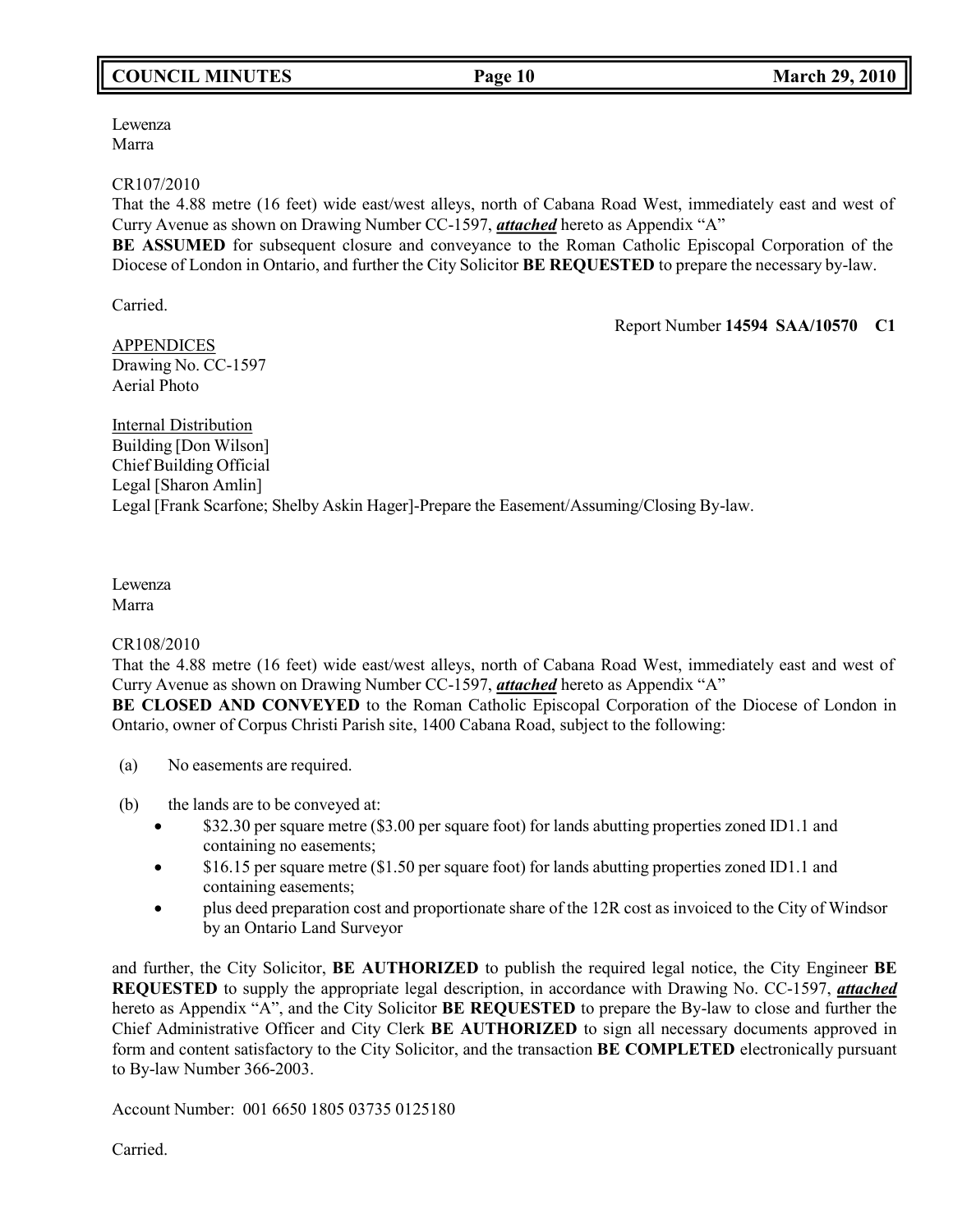## **COUNCIL MINUTES Page 11 March 29, 2010**

Report Number **14594 SAA/10570 C1**

**APPENDICES** Drawing No. CC-1597 Aerial Photo

Internal Distribution Building [Don Wilson] Chief Building Official Legal – Sharon Amlin – Prepare Ad Legal - Legal Documents Clerk - Laura MacDonald City Planner City Engineer City Solicitor City Treasurer

Lewenza Marra

#### CR109/2010

That part of the 3.66 metre (12 feet) wide north/south alley west of Arthur Road, from the south limit of the east/west alley next south of Tecumseh Road East, southerly to the southern property limit of the improved property municipally known as 4451 – 4559 Tecumseh Road East as shown on Drawing No. CC-1592, *attached* hereto as Appendix "A" **BE ASSUMED** for subsequent closure and conveyance to the abutting property owners and further the City Solicitor **BE REQUESTED** to prepare the necessary by-law.

Carried.

Report Number **#: 14551 SAA/10462 C2**

APPENDICES Drawing No. CC-1592 Aerial Photo

Internal Distribution Building [Don Wilson] Chief Building Official Legal [Sharon Amlin] Legal [Frank Scarfone; Shelby Askin Hager]-Prepare the Easement/Assuming/Closing By-law.

Lewenza Marra

#### CR110/2010

That part of the 3.66 metre (12 feet) wide north/south alley west of Arthur Road, from the south limit of the east/west alley next south of Tecumseh Road East, southerly to the southern property limit of the improved property municipally known as 4451 – 4459 Tecumseh Road East as shown on Drawing No. CC -1592, *attached* hereto as Appendix "A" **BE CLOSED AND CONVEYED** to the abutting property owners, subject to the following: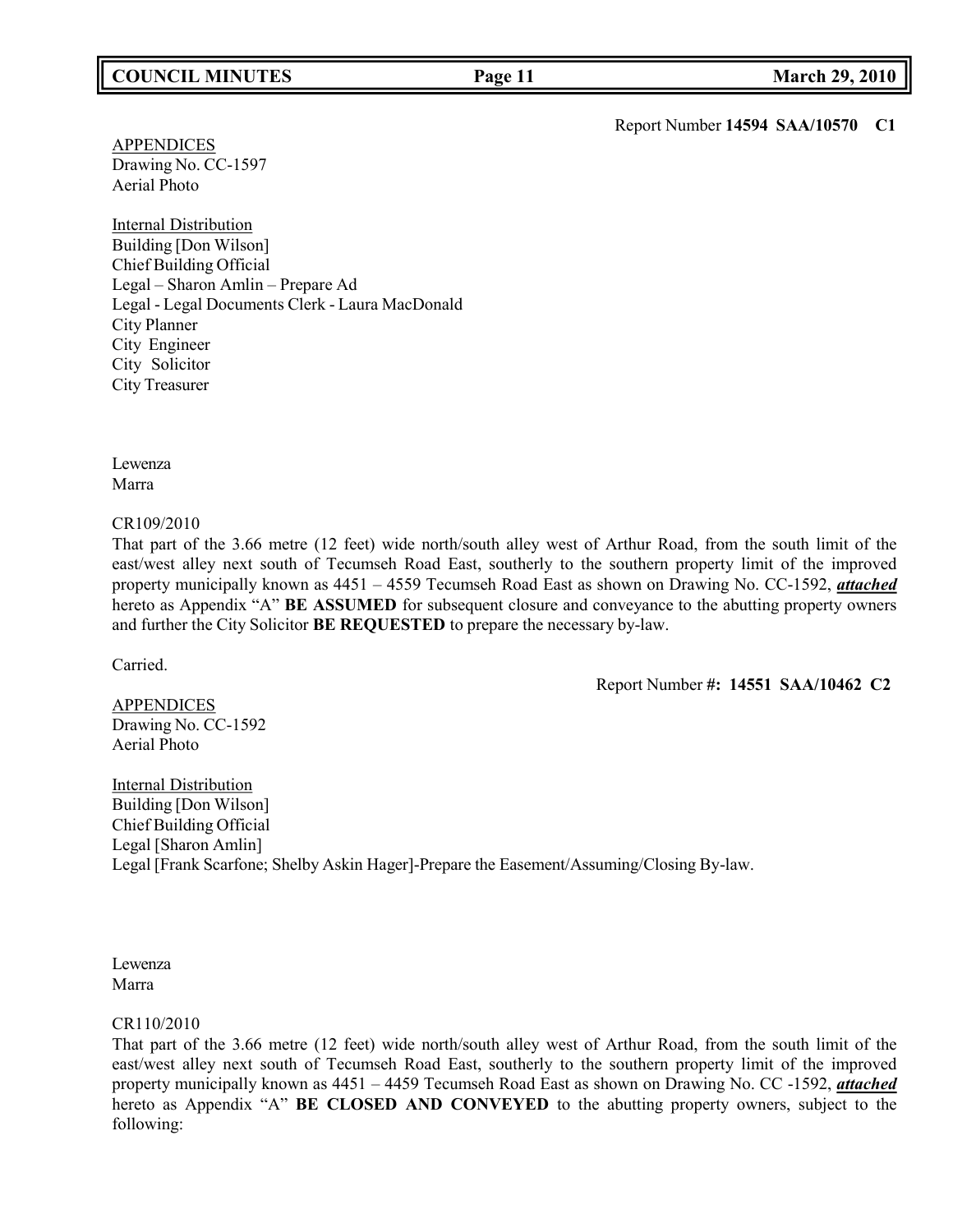## **COUNCIL MINUTES Page 12 March 29, 2010**

- (a) Easements in favour of:
	- Bell Canada for aerial plant
	- Cogeco Cable Systems
	- Enwin Utilities hydro for overhead hydro services
	- Union Gas for plant
- (b) the alley lands are to be conveyed at:
	- \$1.00 plus deed preparation cost (approximately \$400.00) *plus* proportionate share of survey cost as invoiced to the City of Windsor by an Ontario Land Surveyor for lands abutting properties zoned RD1.2
	- \$107.64 per square metre (\$10.00 per square foot) for lands containing no easements and abutting properties zoned CD2.1, plus proportionate share of the 12R cost (deed preparation fees included);
	- \$53.82 per square metre (\$5.00 per square foot) for lands containing easements and abutting properties zoned CD2.1 plus proportionate share of the 12R cost (deed preparation fees included)

and further, the City Solicitor, **BE AUTHORIZED** to publish the required legal notice, the City Engineer **BE REQUESTED** to supply the appropriate legal description, in accordance with Drawing No. CC-1592, *attached* hereto as Appendix "A", and the City Solicitor **BE REQUESTED** to prepare the By-law to close and further the Chief Administrative Officer and City Clerk **BE AUTHORIZED** to sign all necessary documents approved in form and content satisfactory to the City Solicitor, and the transaction **BE COMPLETED** electronically pursuant to By-law Number 366-2003.

Account Number: 001 6650 1805 03735 0125180

Carried.

Report Number **14551 SAA/10462 C2**

**APPENDICES** Drawing No. CC-1592 Aerial Photo

Internal Distribution Building [Don Wilson] Chief Building Official Legal – Sharon Amlin – Prepare Ad Legal - Legal Documents Clerk - Laura MacDonald City Planner City Engineer City Solicitor City Treasurer

Lewenza Marra

CR111/2010

That the report of the Corporate Marketing & Communications Officer dated March 11, 2010 entitled "Google Street View" **BE NOTED AND FILED**.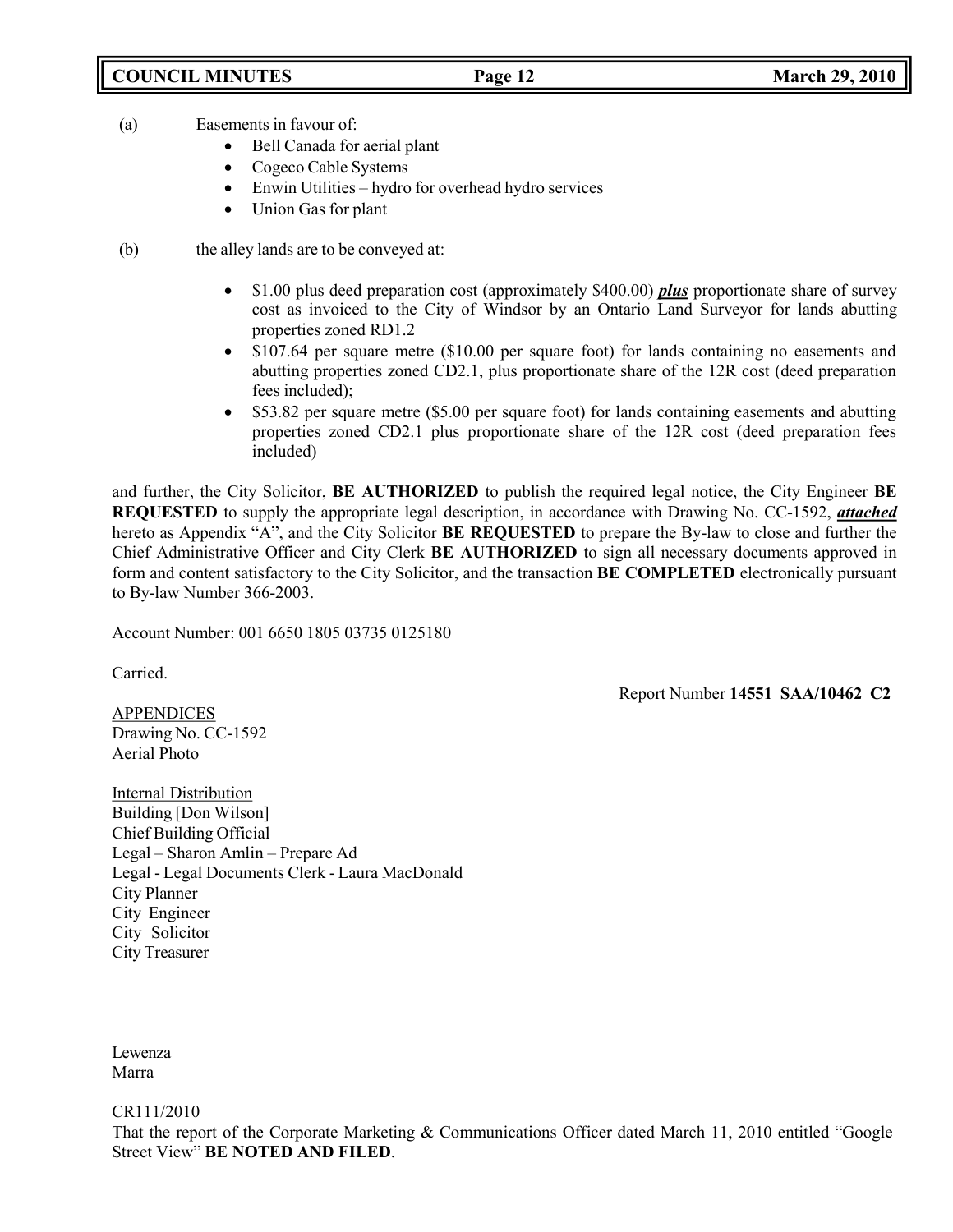## **COUNCIL MINUTES Page 13 March 29, 2010**

Carried.

Report Number **14595 APM2010 C3**

Internal Distribution City Clerks [Mary Rodgers] City Clerk

Lewenza Postma

CR112/2010

That the report of the City Engineer dated February 17, 2010 entitled "CQ103-2009 Neighbourhood Parking Surrounding St. Clair College and M419-2009 Lennon Court Petition" **BE RECEIVED**, and

That Schedule "D" Alternate Side Parking of the Parking By-Law 9023, **BE AMENDED** to add no parking on north and west sides of Stratford Court during the months of January, February, March, May, July, September, November and December effective 9am on the 1<sup>st</sup> day of each month and no parking on the south and east sides of Stratford Court during the months of April, June, August and October effective 9am on the 1<sup>st</sup> day of each month; and

That Schedule "C" No Parking of the Parking By-Law 9023 **BE AMENDED** to add no parking on Stratford Court on the north and west sides from 65m east of Mount Carmel Drive to 30m east/north thereof, including the cul-desac.

Carried.

Councillors Jones and Dilkens voting nay. Councillor Valentinis discloses an interest and abstains from voting on this matter.

Report Number **14579 ST2010 4**

Internal Distribution Public Works [J.M. Eugeni] Public Works – Steve Kapusta City Engineer Deputy Engineer Fire – John Lee Council Secretariat – re Council Question Executive Director of Operations - M. Palanacki Manager of Traffic Operations – John Wolf Supervisor of Signs & Markings, Traffic – Roberto Peticca Manager of Compliance & Enforcement - Mobile Unit – Sandra Taziker Chief of Police City Solicitor - Please prepare the necessary by-law.

Lewenza Marra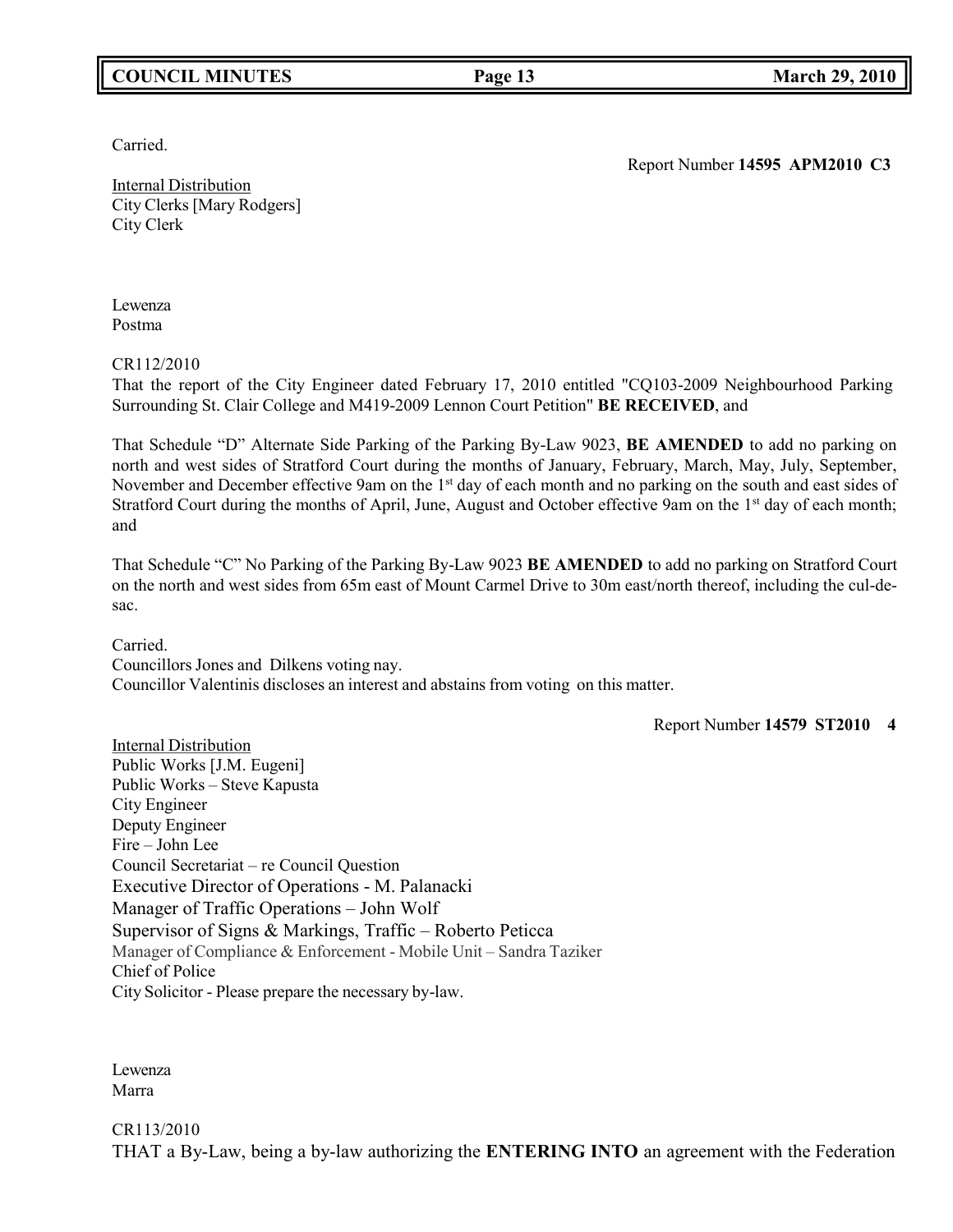| <b>COUNCIL MINUTES</b> | Page 14 | <b>March 29, 2010</b> |
|------------------------|---------|-----------------------|
|                        |         |                       |

of Canadian Municipalities (FCM) as Trustee of the Green Municipal Fund for a 20-Year Amortizing Debenture loan, in the amount of \$2,000,000 to assist in the purchase of Hybrid Electric Vehicles for the City of Windsor Transit Services, **BE PASSED**; and

THAT the Chief Administrative Officer and the Treasurer are **AUTHORIZED** to sign the debenture-loan agreement with FCM, to enable the Debentures to be issued and the Clerk and Treasurer are individually authorized to generally do all things and to execute all documents and other papers in the name of the City in order to carry out the issue of the Debentures pursuant to the debenture – loan agreement with FCM and the Clerk is **AUTHORIZED** to affix the City's municipal seal to any of such documents and papers.

Carried.

Report Number **14592 MMF/10593 C5**

Internal Distribution Finance [Vince Grillo] Chief Financial Officer/City Treasurer General Manager, Transit Windsor City Solicitor

Marra Postma

CR114/2010

1. That Council **APPROVE** the demolition of the building at 641 Chatham Street East by the Building Department in accordance with Section 15.4 of the Building Code Act and Demolition Control By-law 11806 due to the deteriorated structural condition of the building and the owner's failure to comply with a deemed confirmed Property Standards Order to Demolish the building; and

2. That the east side of the then vacant property **BE ENCLOSED** with a permanent security fence.

3. That Council **DIRECT** Finance Department to forward the necessary funds for demolition from the Budget Stabilization Fund.

Carried.

Report Number **14584 SB2010 6**

Internal Distribution Building [Al Peach] Chief Building Official Chief Financial Officer/City Treasurer City Solicitor

Lewenza Marra

CR115/2010

1. That Tender No. 130-09 McHugh Soccer Facility Buildings **BE APPROVED** to supply all labour and materials as stipulated in the tender to construct a new change room building, concession/ washroom building and a clubhouse building.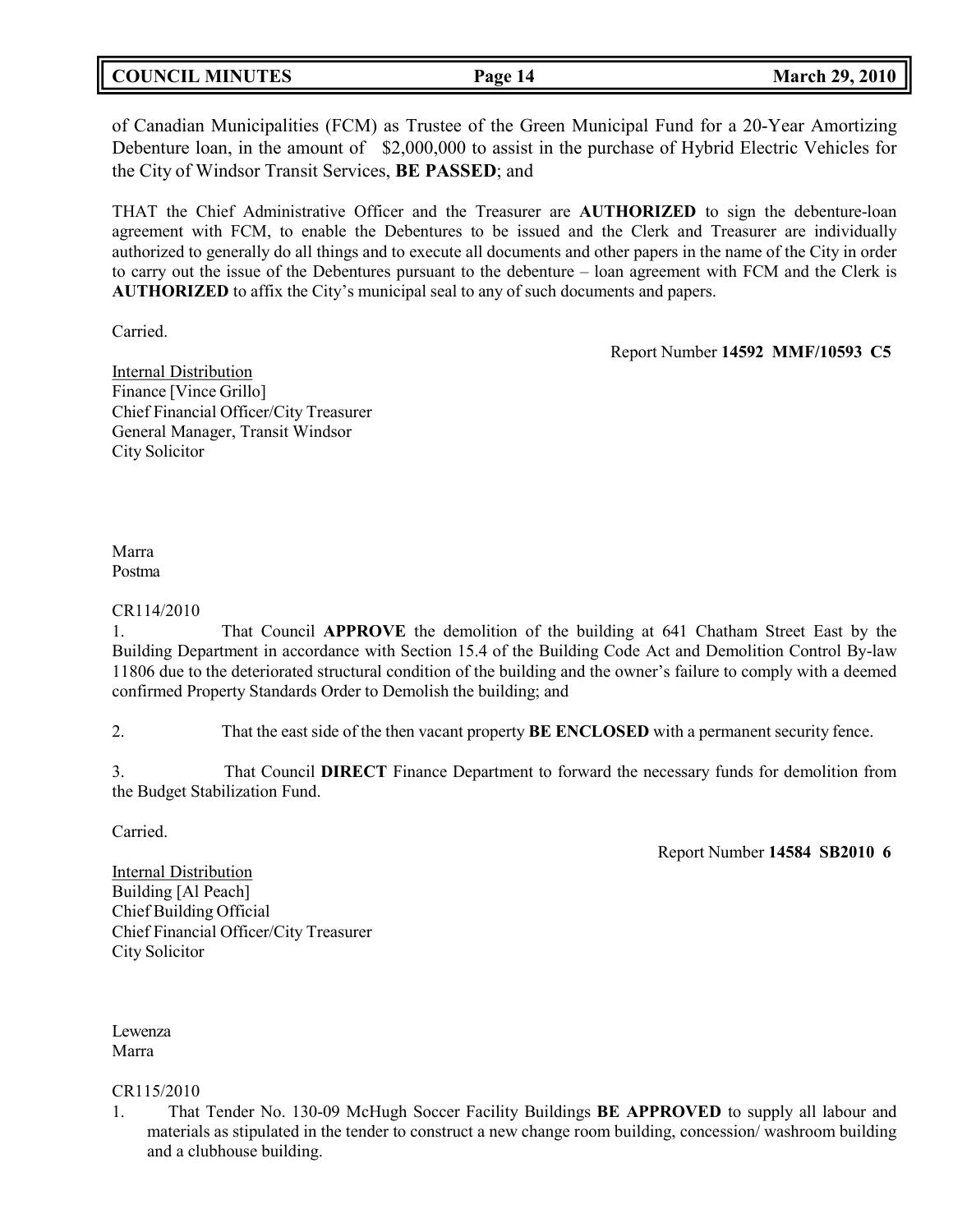- 2. That the Chief Administrative Officer and the City Clerk **BE AUTHORIZED** to sign a contract with Bear Construction Ltd. in the amount of \$697,800.00, satisfactory in form to the City Solicitor, in technical content to the Executive Director of Parks and Facilities and in financial content to the City Treasurer and Chief Financial Officer.
- 3. That a contingency amount of \$100,000 **BE APPROVED** to allow for potential upgrades to the base contract.
- 4. That CR18/2010 awarding Tender #130-09 to Loaring Construction **BE RESCINDED**.

Carried.

Report Number **14598 SR/10565 C7**

Internal Distribution Parks & Facilities [Don Sadler] City Engineer Manager of Purchasing and Risk Management Chief Financial Officer/City Treasurer City Solicitor

Lewenza Marra

## CR116/2010

That the Chief Administrative Officer and City Clerk **BE AUTHORIZED** to sign an amendment to the memorandum of agreement (MOA) endorsed by City Council (CR63/2009) with Health Canada before March 30, 2010 satisfactory in form to the City Solicitor, in financial content to the City Treasurer, and in technical content to the City Engineer, for an additional \$5,000 contribution from Health Canada for the City's pilot Heat Alert and Response System (HARS) project.

Carried.

Report Number **14602 MH/11217 C8**

Internal Distribution Public Works [Paul Drca] Environmental Coordinator – Chris Brown & Karina Richters City Engineer Chief Financial Officer/City Treasurer City Solicitor

Brister Postma

## CR117/2010

That the report of the Planning Advisory Committee dated March 29, 2010, advising of the deferral of the rezoning application of Pezzol Incorporated for a plan of condominium approval, 1070 Chatham Street East, to permit the conversion of an existing 10-storey rental apartment building (Riverside Heights) to condominium tenure **BE RECEIVED** for information.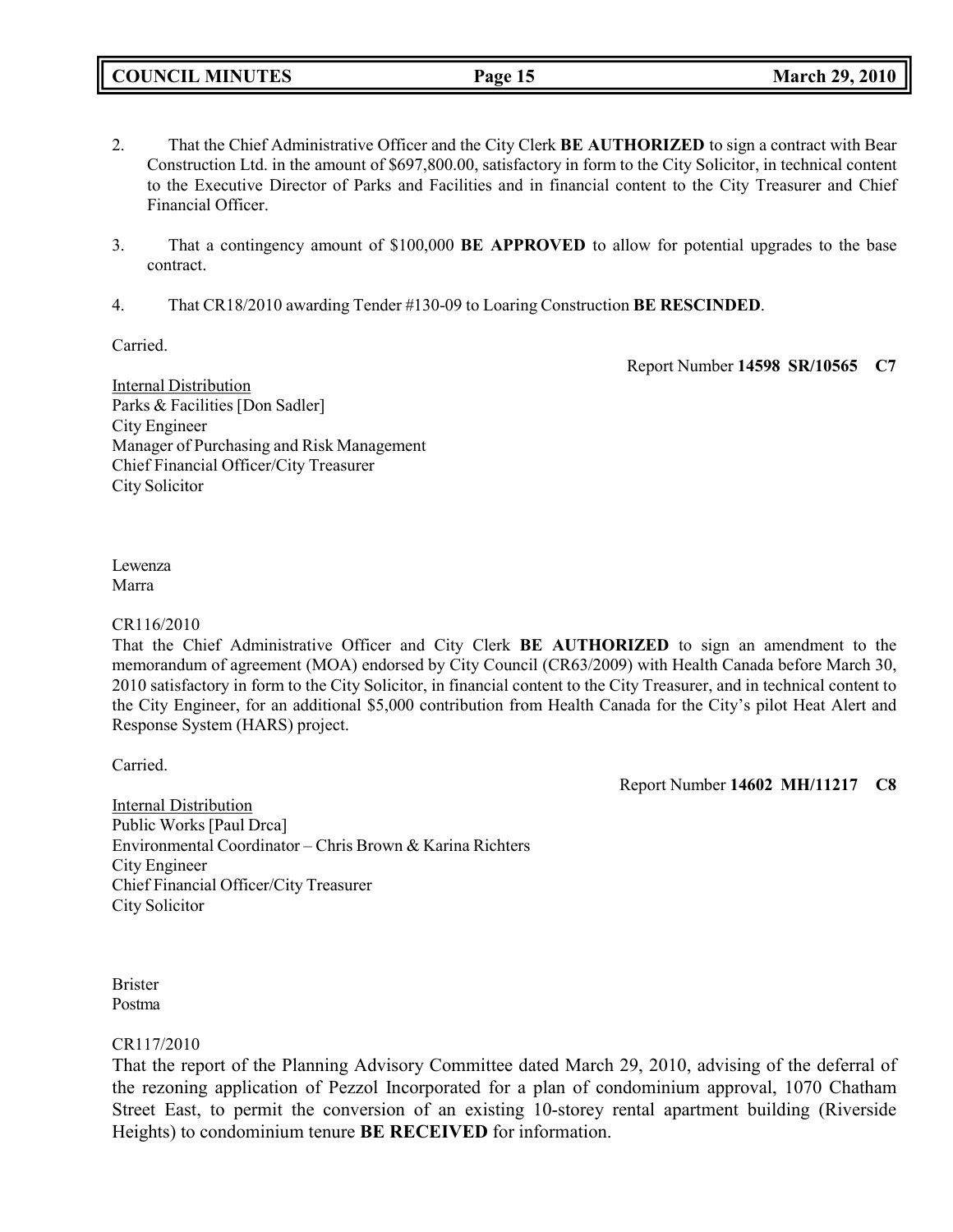## **COUNCIL MINUTES Page 16 March 29, 2010**

Carried.

Internal Distribution City Planner Manager of Development Chief Building Official City Engineer City Solicitor Zoning Clerk - Council Services Manager of Business Administration – Licensing

Marra Postma

### CR118/2010

That the report of the Planning Advisory Committee dated March 29, 2010, advising of the deferral of the rezoning application of Inuk Incorporated (4665 Riverside Drive East), for a draft plan of condominium approval to permit the conversion of an existing 9-storey rental apartment building (Harbour Towers) to condominium tenure **BE RECEIVED** for information.

Carried.

Report Number **ZB/10516 PAC 2**

**Internal Distribution** City Planner Manager of Development Chief Building Official City Engineer City Solicitor Zoning Clerk - Council Services Manager of Business Administration – Licensing

Postma Hatfield

## CR119/2010

That the report of the Planning Advisory Committee dated March 29, 2010, advising of the deferral of the rezoning application of Yvonne Vandebovenkamp for rezoning on the north side of Ottawa Street west of Argyle Road, to permit a medical office **BE RECEIVED** for information.

Carried.

Internal Distribution City Planner Manager of Development Chief Building Official City Engineer City Solicitor Zoning Clerk - Council Services Manager of Business Administration – Licensing Report Number **ZB/10547 PAC 3**

Report Number **ZB/10517 PAC 1**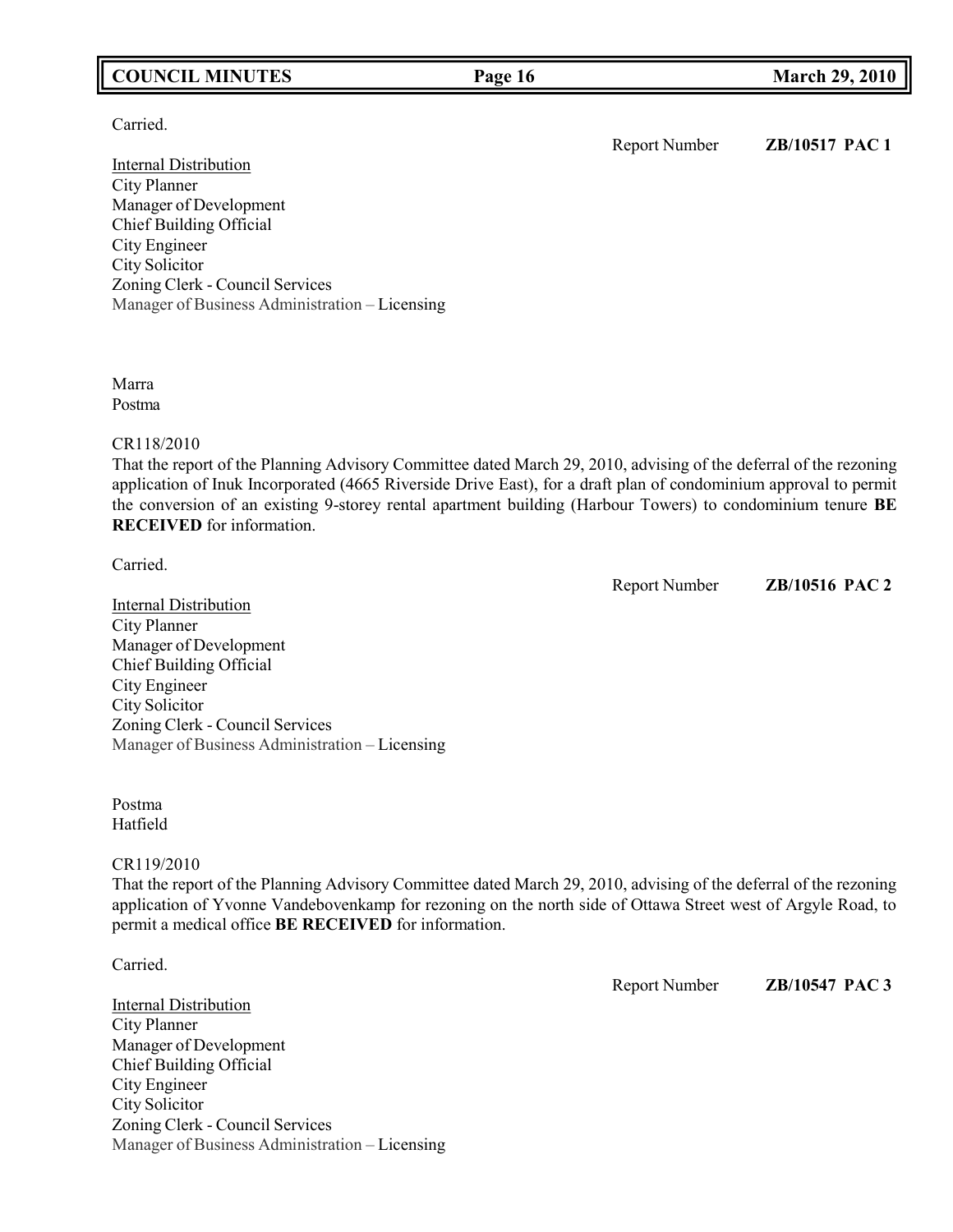Brister Gignac

CR120/2010

That the application of Zeno Hadadean for an amendment to Zoning By-law 8600, changing the zoning of Lot 215, Registered Plan 1124 (southwest corner of Beals Street West and Victoria Boulevard), by providing relief from Section 21 (10) (c) of the By-Law, to permit vehicular access to a garage from Beals Street West, **BE DENIED.**

Carried.

Councillors Valentinis, Marra and Dilkens voting nay. Mayor Francis discloses an interest and abstains from voting on this matter.

Report Number **14510 ZB/10540 PAC 4**

Internal Distribution City Planner Manager of Development Chief Building Official City Engineer City Solicitor Zoning Clerk - Council Services Manager of Business Administration – Licensing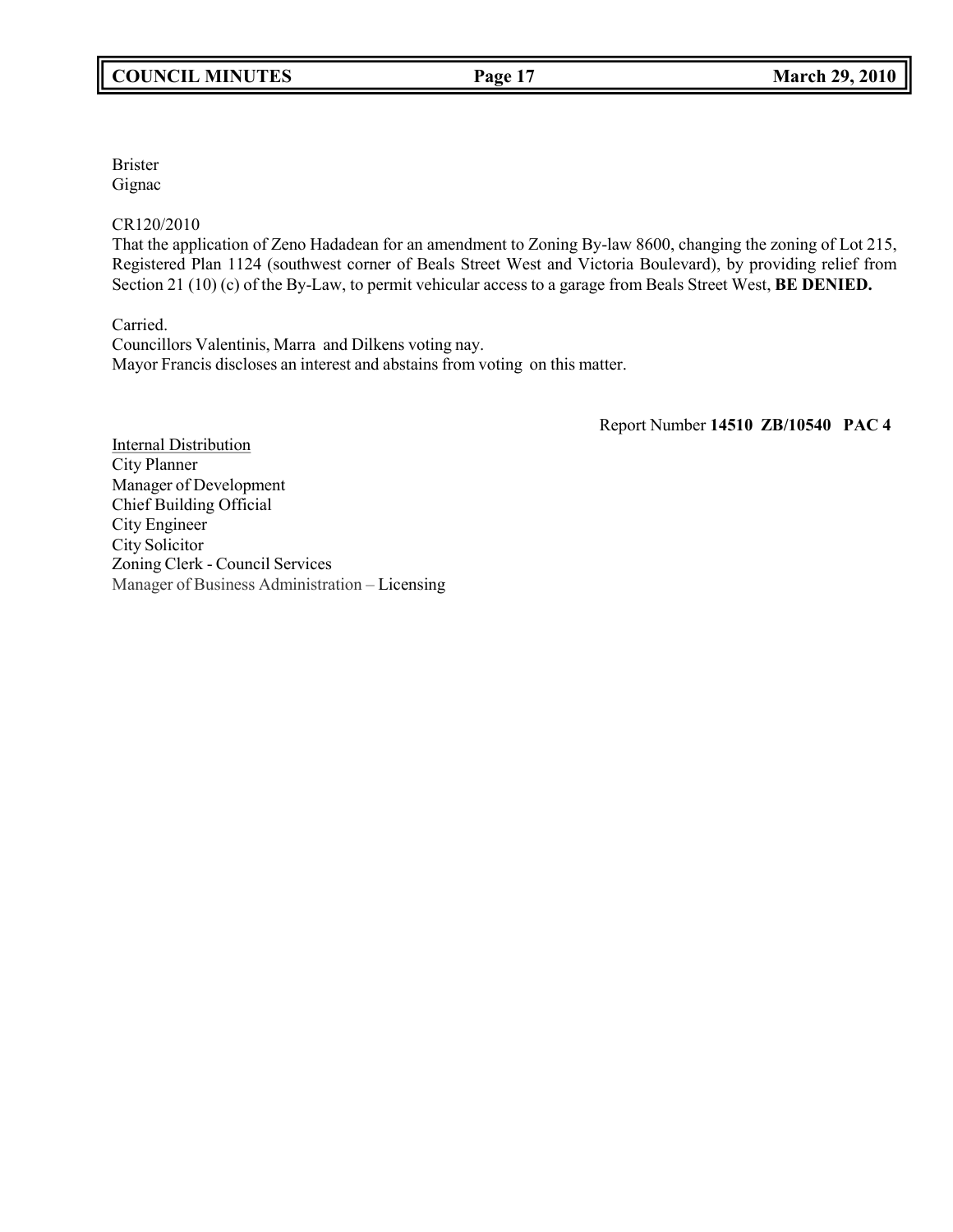|  | <b>COUNCIL MINUTES</b> |
|--|------------------------|
|--|------------------------|

**COUNCIL MINUTES Page 18 March 29, 2010**

ADOPTED by Council at its meeting held April 12, 2010 [**M111-2010**] and March 29, 2010 [**M104-2010**] VC/bm

# **SPECIAL MEETING OF COUNCIL – IN CAMERA March 29, 2010 (Session 1)**

## **Meeting called to order at: 3:06 p.m.**

## **Members in Attendance:**

Mayor E. Francis Councillor D. Brister Councillor D. Dilkens Councillor R. Jones Councillor A. Halberstadt Councillor F. Valentinis Councillor K. Lewenza (arrives at 3:21 p.m.) Councillor B. Marra (arrives at 3:55 p.m.) Councillor P. Hatfield Councillor J. Gignac

## **Members Absent:**

Councillor C. Postma

## **Also in attendance:**

H. Reidel, Chief Administrative Officer J. Wilson, Executive Director Recreation and Culture (for R. Warsh) (arrives at 3:45 p.m.) M. Sonego, City Engineer M. Nazarewich, Senior Legal Counsel (for G. Wilkki) V. Critchley, City Clerk O. Colucci, Chief Financial Officer T. Gilbert, Dr. G. Diamond, D. McDougall, Ministry of Environment (Item 1) L. George, Zalev Brothers (Item 1) Dr. A. Heimann, Medical Officer of Health (Item 1) S. Johnson, representing J. Slopen, Legal Counsel for Zalev Brothers (Item 1)

# **Verbal Motion is presented by Councillor Jones, seconded by Councillor Halberstadt,**

**to move in Camera for discussion of the following item(s):**

**o. Subject n – Pursuant to Municipal Act,**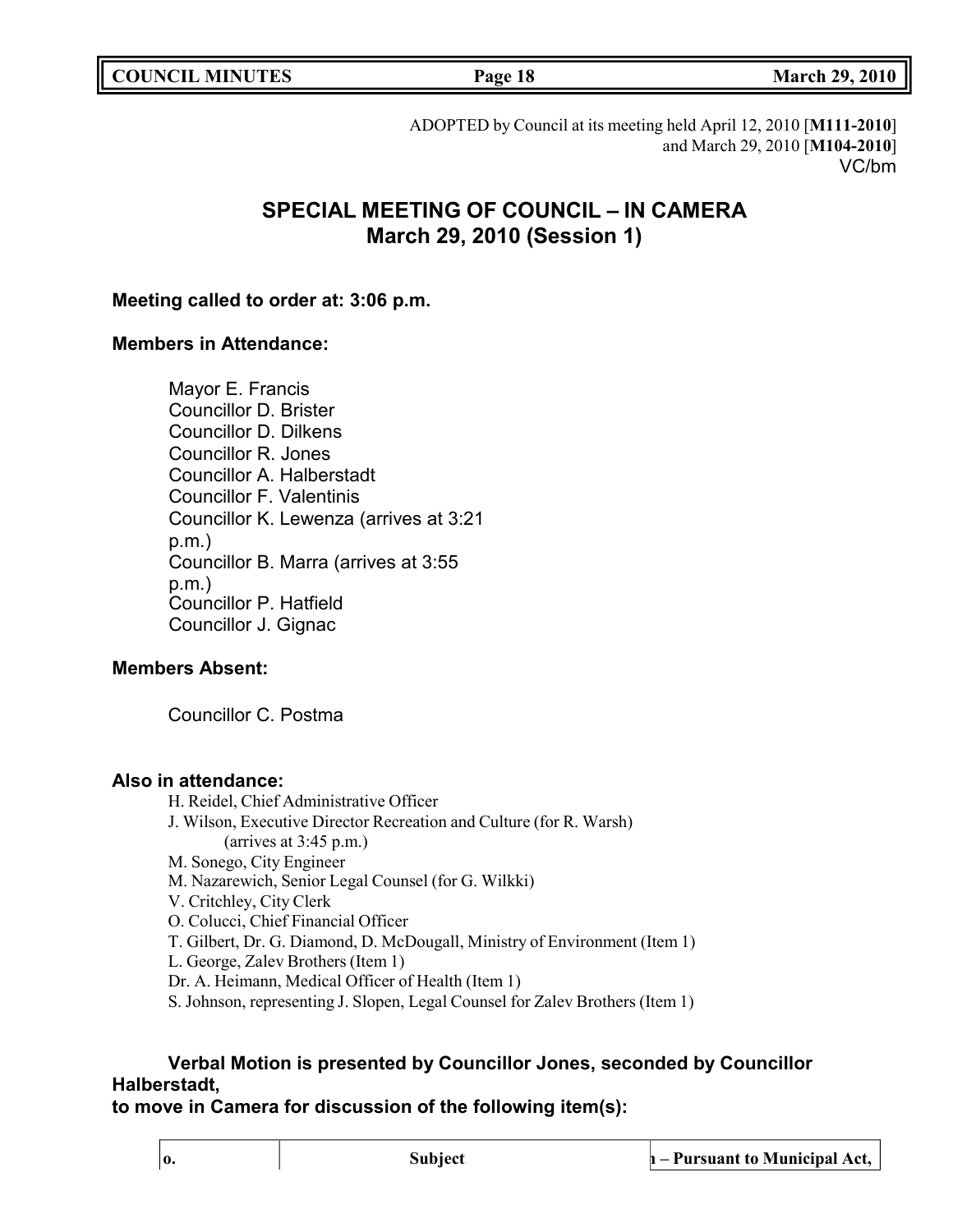|                                                                                      | 2001, as amended               |
|--------------------------------------------------------------------------------------|--------------------------------|
| 1. Matter – Solicitor-client privilege (verbal report)                               | 239(2)(f)                      |
| 2. $\vert$ ty Matter – acquisition of easement                                       | 239(2)(c)                      |
| ty Matter – acquisition of easement                                                  | 239(2)(c)                      |
| ty Matter – expropriation of properties for<br><b>Walker/Provincial improvements</b> | 239(2)(c)                      |
| al Matter – Solicitor-client privilege                                               | 239(2)(b)                      |
| <b>Matter</b> – litigation                                                           | 239(2)(e)                      |
| † Update – update on Legal matters                                                   | $239(2)(a)$ , (c), (e) and (f) |

## **Motion Carried.**

## **Declarations of Pecuniary Interest:**

None declared.

# **Discussion on the items of business. (Items 2, 3, 4, 5 and 1)**

## **Delegations**

**D. McDougall, T. Gilbert and Dr. G. Diamond, representing the Ministry of Environment and Dr. A. Heimann, Medical Officer of Health, enter the meeting at 3:32 p.m. Discussion regarding legal issues. The delegations leave the meeting at 3:40 p.m.**

**L. George, representing Zalev Brothers and S. Johnson, representing J. Slopen, Solicitor for Zalev Brothers enter the meeting at 3:42 p.m. Discussion regarding legal issues. The delegations leave the meeting at 3:46 p.m.**

**Verbal Motion is presented by Councillor Valentinis, seconded by Councillor Dilkens,**

**to move back into public session.**

**Motion Carried.**

**Moved by Councillor Dilkens, seconded by Councillor Hatfield,**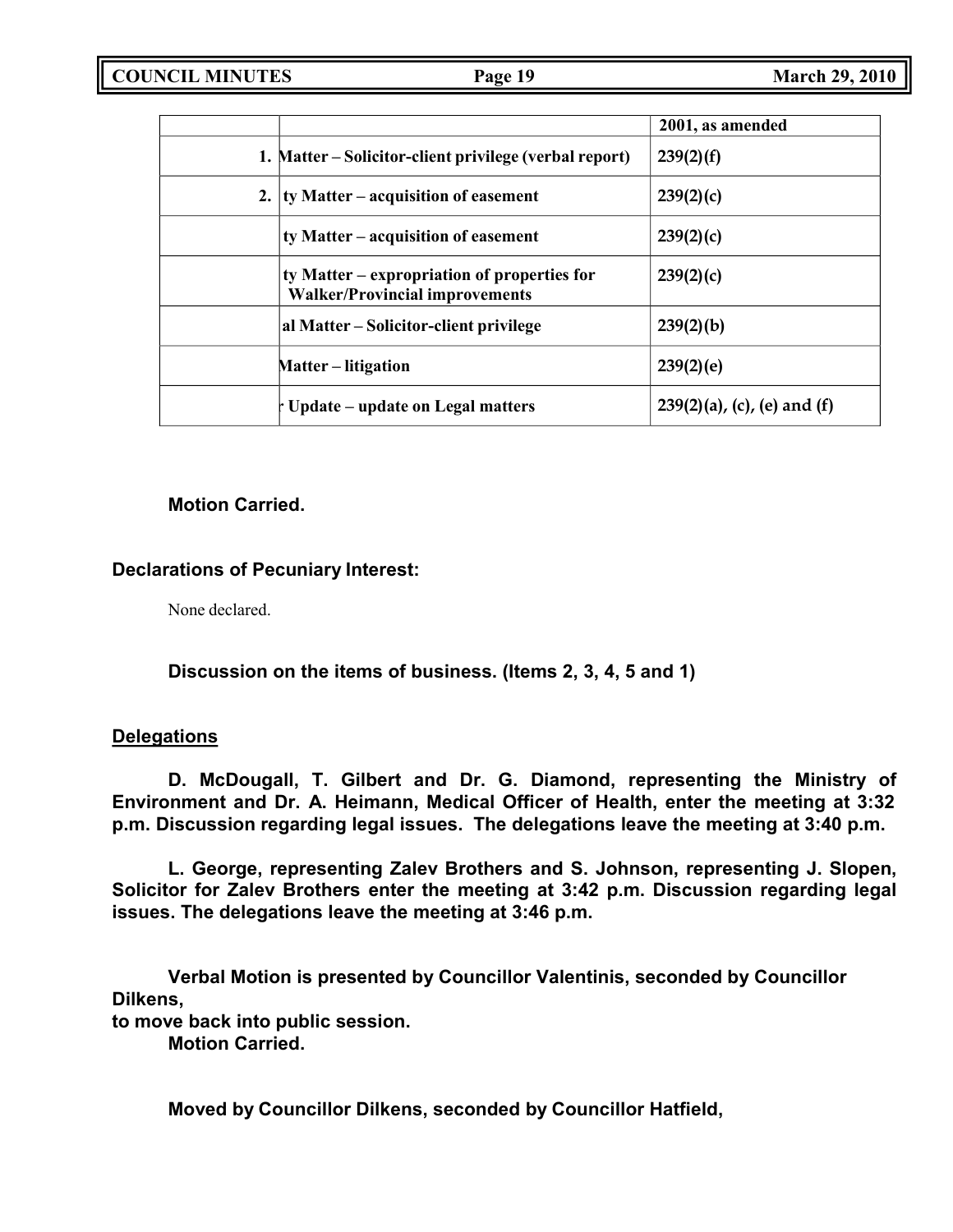| <b>COUNCIL MINUTES</b> | Page 20 | <b>March 29, 2010</b> |
|------------------------|---------|-----------------------|
|                        |         |                       |

**THAT the Clerk BE DIRECTED to transmit the recommendation(s) contained in the report(s) discussed at the In-Camera Council Meeting held March 29, 2010 (Session 1) directly to Council for consideration at the next Regular Meeting.**

1. That the verbal report respecting a legal matter – solicitor-client privilege **BE RECEIVED FOR INFORMATION**, and that Administration **BE AUTHORIZED** to proceed in accordance with the verbal direction of Council.

## **Councillor Postma absent for vote.**

2. That the recommendation contained in the in-camera report from the Property Coordinator, Property Supervisor, City Solicitor and Chief Financial Officer and City Treasurer respecting a property matter – acquisition of easement **BE APPROVED**.

## **Councillors Postma, Marra and Lewenza absent for vote.**

3. That the recommendation contained in the in-camera report from the Property Coordinator, Property Supervisor, City Solicitor and Chief Financial Officer and City Treasurer respecting a property matter – acquisition of easement **BE APPROVED**.

## **Councillors Postma, Marra and Lewenza absent for vote.**

4. That the recommendation contained in the in-camera report from the Property Coordinator, Property Supervisor and City Solicitor respecting a property matter – expropriation of properties for Walker/Provincial improvements **BE APPROVED**

## **Councillors Postma, Marra and Lewenza absent for vote.**

5. That the confidential report from the City Solicitor and Manager of Purchasing and Risk Management respecting a personal matter – solicitor-client privilege **BE RECEIVED** and that Administration **BE AUTHORIZED** to proceed in accordance with the verbal direction of Council.

## **Councillors Postma, Marra and Lewenza absent for vote.**

6. That the confidential report from the Executive Director of Parks, City Engineer and City Solicitor respecting Item 7 on the Regular Agenda **BE RECEIVED** and further that Administration **BE AUTHORIZED** to proceed in accordance with the verbal direction of Council.

## **Councillors Postma and Marra absent for vote.**

7. That the verbal report respecting the border issue **BE RECEIVED FOR INFORMATION. Councillors Postma and Marra absent for vote.**

## **Motion Carried.**

**Moved by Councillor Jones, seconded by Councillor Brister, That the special meeting of council held March 29, 2010 (Session 1) BE ADJOURNED. (Time: 4:00 p.m.)**

**Motion Carried.**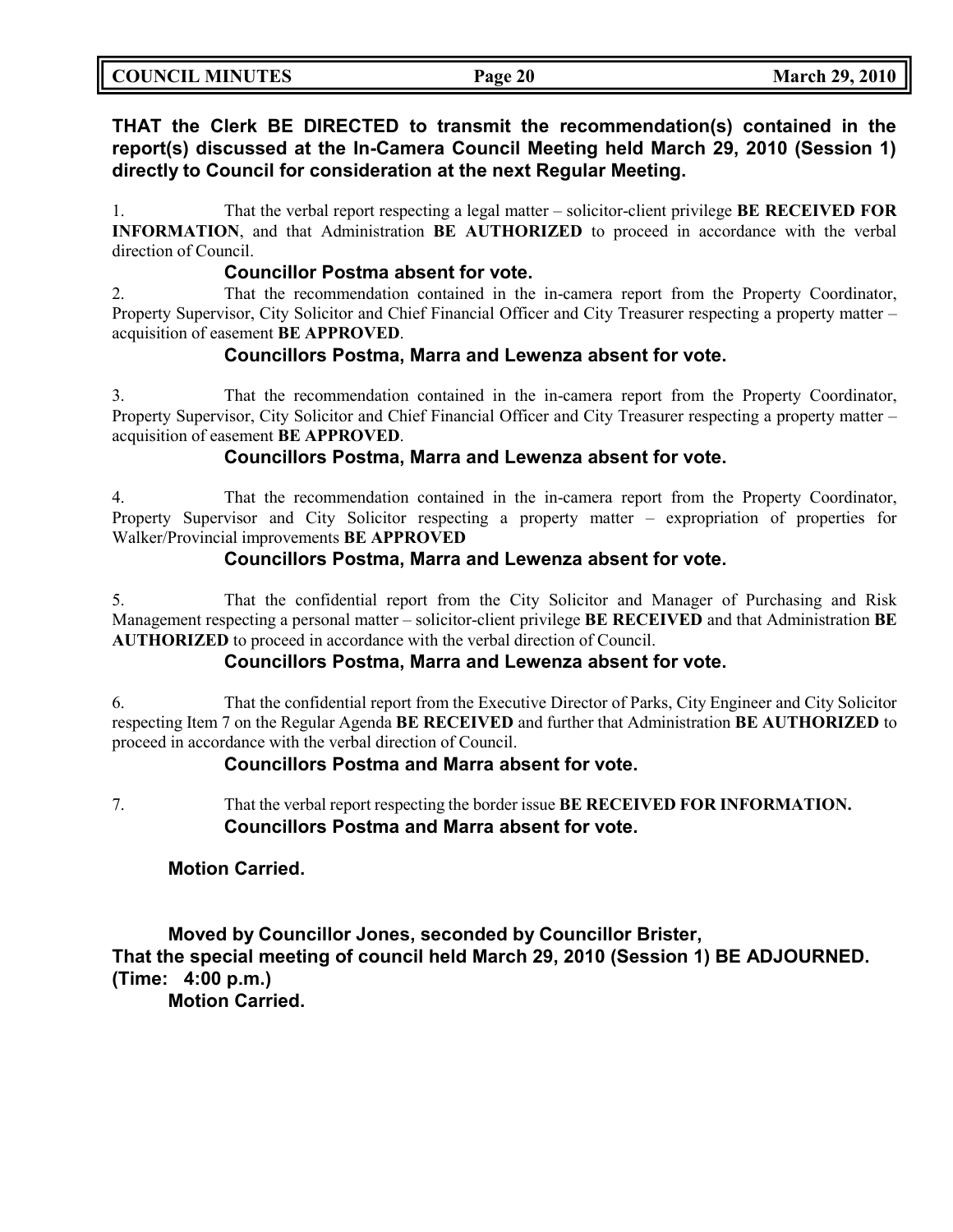|  | <b>COUNCIL MINUTES</b> |
|--|------------------------|
|--|------------------------|

# ADOPTED by Council at its meeting held April 12, 2010 [**M112-2010**] and March 29, 2010 [**M104-2010**] VC/bm

# **SPECIAL MEETING OF COUNCIL – IN CAMERA March 29, 2010 (Session 2)**

# **Meeting called to order at: 4:06 p.m.**

# **Members in Attendance:**

Mayor E. Francis Councillor D. Brister Councillor D. Dilkens Councillor R. Jones (arrives at 4:07 p.m.) Councillor A. Halberstadt Councillor F. Valentinis Councillor K. Lewenza Councillor B. Marra Councillor P. Hatfield Councillor J. Gignac

# **Members Absent:**

Councillor C. Postma

# **Also in attendance:**

H. Reidel, Chief Administrative Officer

J. Wilson, Executive Director Recreation and Culture (for R. Warsh)

M. Sonego, City Engineer

M. Nazarewich, Senior Legal Counsel (for G. Wilkki)

V. Critchley, City Clerk

O. Colucci, Chief Financial Officer

**Verbal Motion is presented by Councillor Hatfield, seconded by Councillor Valentinis,**

**That Rule 3.3(a) of the** *Procedure By-law, 420-2001 as amended,* **BE WAIVED to allow for the Mayor to call a special meeting without 24 hours notice, to discuss a legal matter - Solicitor-client privilege** *–* **request for proposal update** *Section 239(2)(f) of the Municipal Act)*

**Motion Carried.**

**Verbal Motion is presented by Councillor Hatfield, seconded by Councillor Valentinis,**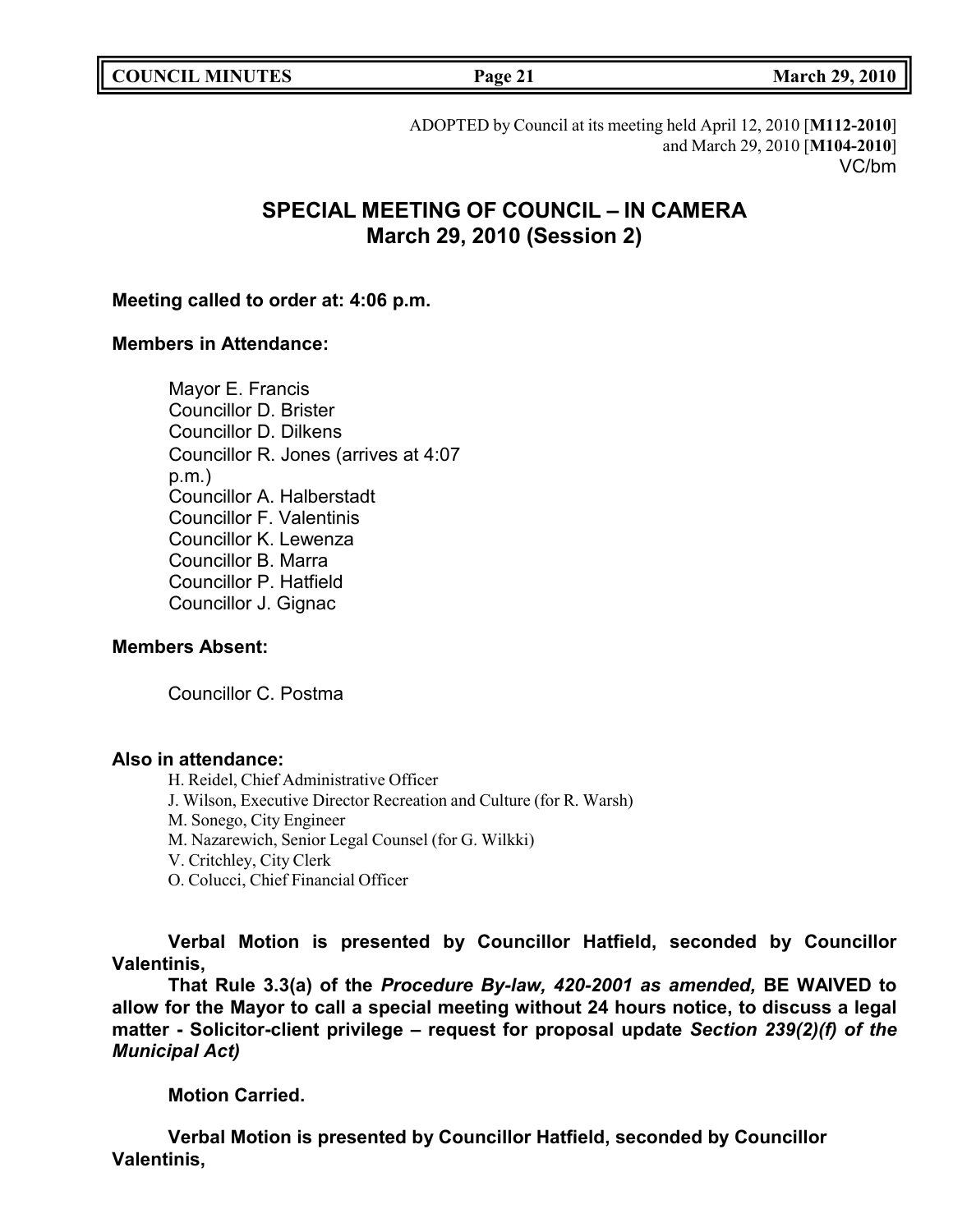| <b>COUNCIL MINUTES</b> | Page 22 | <b>March 29, 2010</b> |
|------------------------|---------|-----------------------|
|                        |         |                       |

**to move in Camera for discussion of the following item(s):**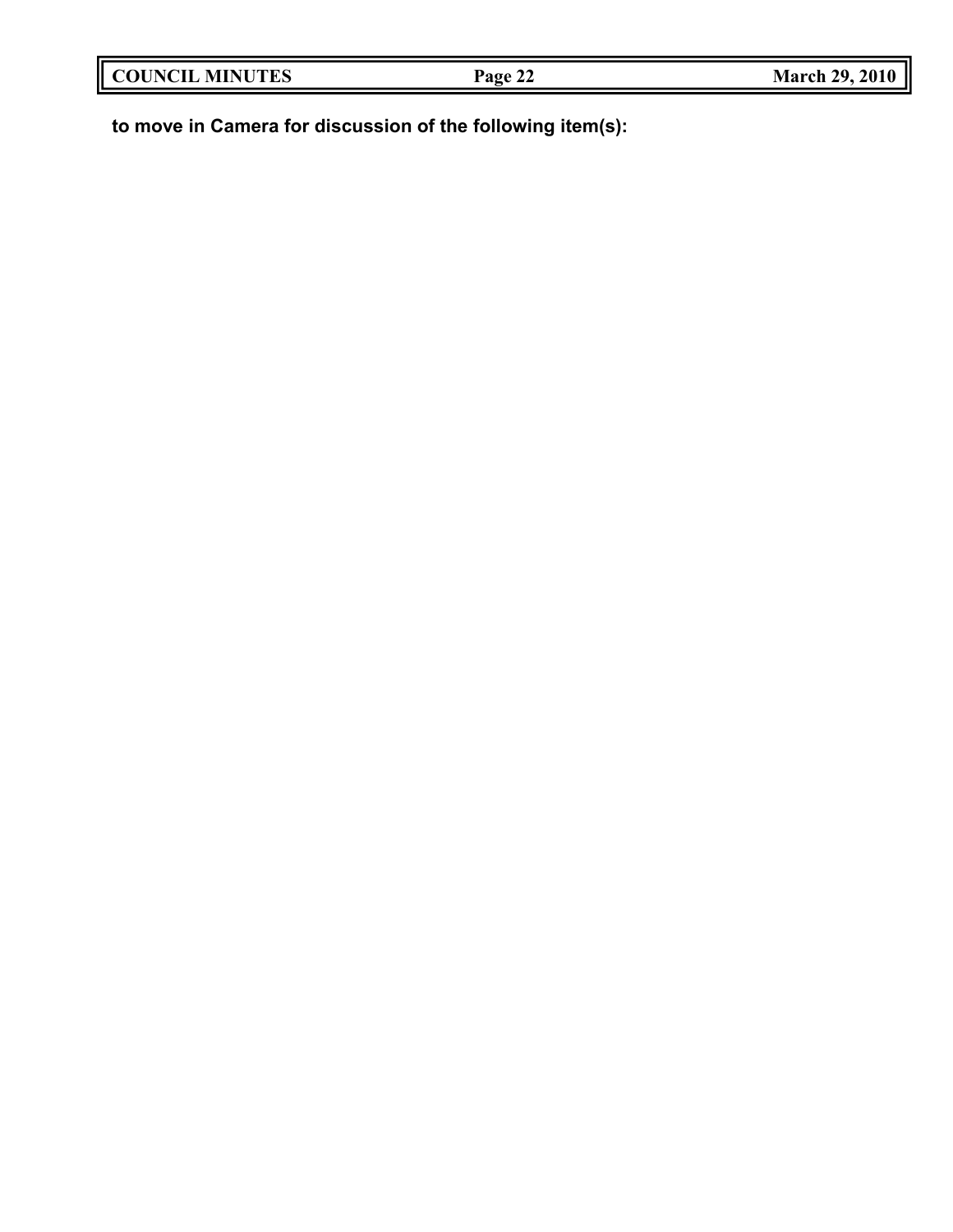| <b>0.</b> | <b>Subject</b>                                                                                                  | $\vert$ – Pursuant to Municipal<br>Act, 2001, as amended |
|-----------|-----------------------------------------------------------------------------------------------------------------|----------------------------------------------------------|
|           | 1. Matter – Solicitor-client privilege – Request for $\vert 239(2)(f) \vert$<br>Proposal update (verbal report) |                                                          |

## **Motion Carried.**

## **Declarations of Pecuniary Interest:**

None declared.

**Discussion on the items of business. (Item 1)**

**Verbal Motion is presented by Councillor Brister, seconded by Councillor Gignac, to move back into public session.**

**Motion Carried.**

**Moved by Councillor Dilkens, seconded by Councillor Brister,**

**THAT the Clerk BE DIRECTED to transmit the recommendation(s) contained in the report(s) discussed at the In-Camera Council Meeting held March 29, 2010 (Session 2) directly to Council for consideration at the next Regular Meeting.**

**8.** That the verbal update from the Chief Administrative Officer and City Solicitor regarding a Request for Proposal process **BE RECEIVED FOR INFORMATION** and that Administration **BE AUTHORIZED** to proceed in accordance with the verbal direction of Council.

**Councillor Postma absent for vote.**

**Motion Carried.**

**Moved by Councillor Jones, seconded by Councillor Brister, That the special meeting of council held March 29, 2010 (Session 2) BE ADJOURNED. (Time: 4:10 p.m.)**

**Motion Carried.**